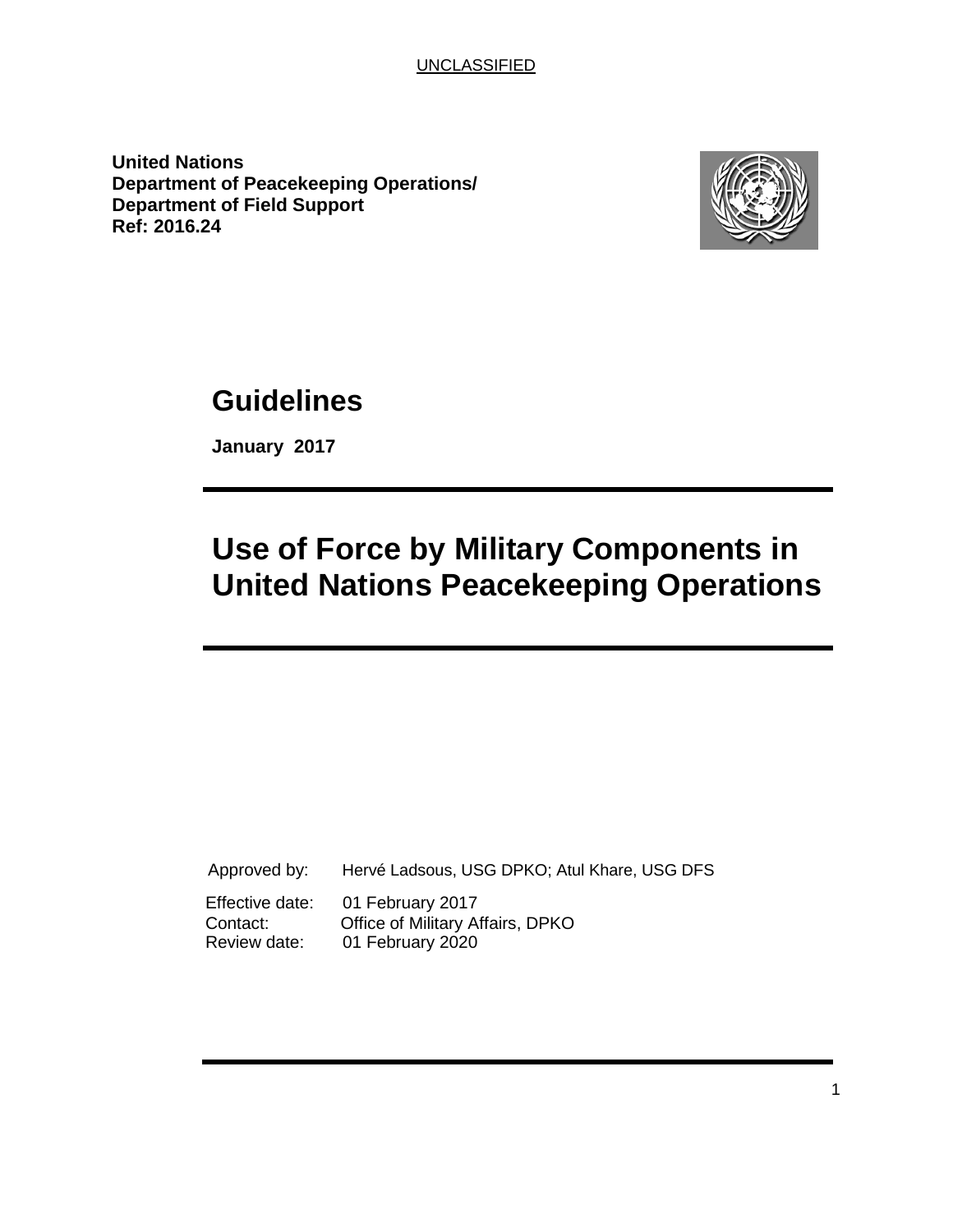# **DPKO/DFS Guidelines: Use of Force by Military Components in United Nations Peacekeeping Operations**

## **CONTENTS**

- **A. Purpose**
- **B. Scope**
- **C. Rationale**
- **D. Guidelines**
	- **D.1 Definition**
	- **D.2 Use of Force Principles and Authorization**
	- **D.3 Alternatives to the Use of Force**
	- **D.4 Graduated Application and the Use of Force Continuum**
	- **D.5 Strategic Level Considerations**
	- **D.6 Operational Level Considerations**
	- **D.7 Tactical Level Considerations**
	- **D.8 Decision Factors and Risk Management**
	- **D.9 Training**
- **E. Terms and Definitions**
- **F. References**
- **G. Monitoring and Compliance**
- **H. Contact**
- **I. History**

#### **ANNEXES**

- A. Possible Scenarios for the Use of Force
- B. Matrix of Indicators and Possible Tasks

#### **A. PURPOSE**

- 1. This document is intended to provide clarity in the appropriate use of force at the tactical and operational levels of United Nations peacekeeping missions.
- 2. Clarity in the appropriate use of force is vital to a United Nations mission's military personnel confronted by the full spectrum of complex peacekeeping challenges. It is equally important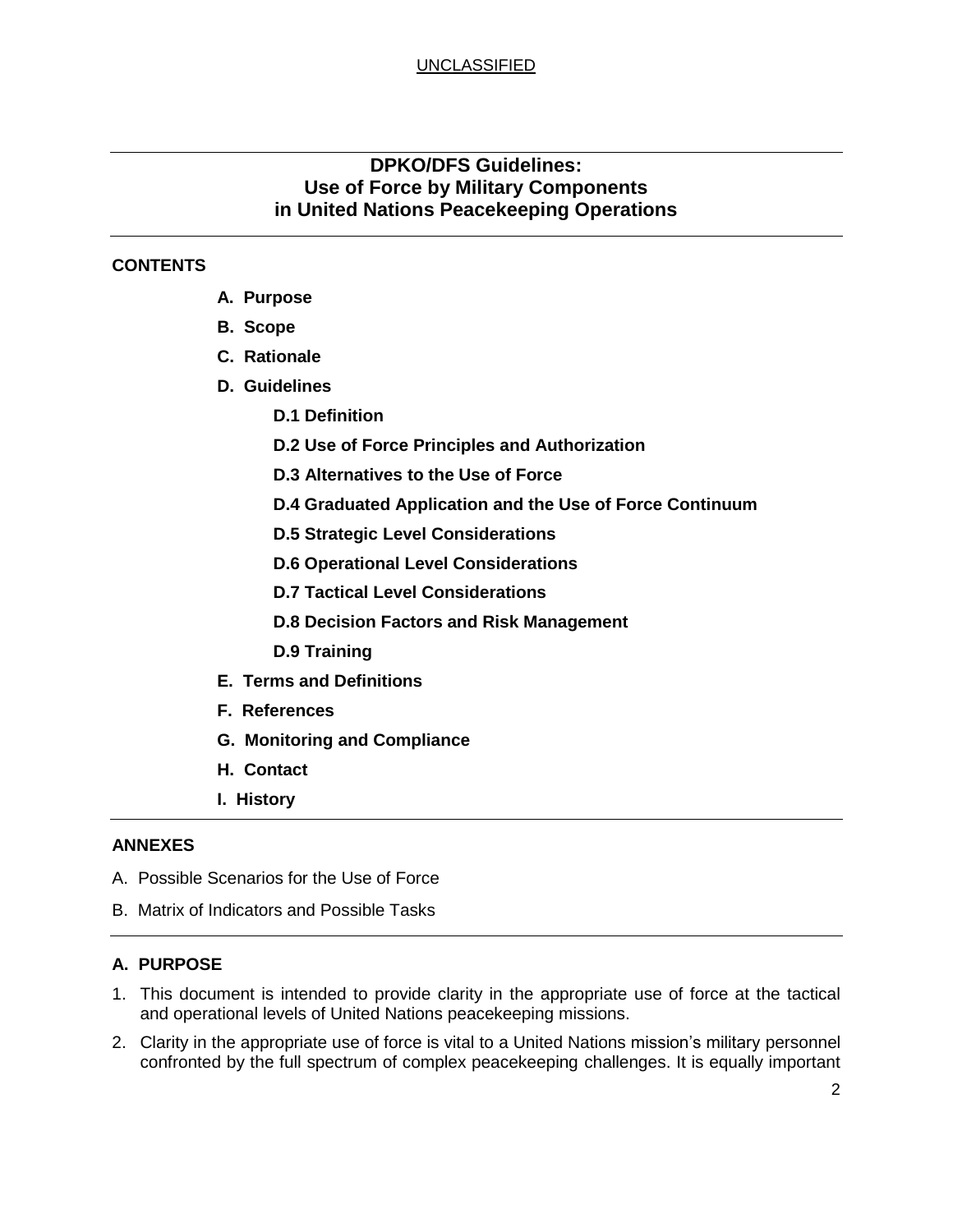to troop contributing countries (TCCs) providing peacekeeping military contingents. These guidelines are intended to mitigate hesitation, accelerate decision making, improve performance and ultimately protect lives and property.

### **B. SCOPE**

- 3. These guidelines briefly highlight the strategic considerations that guide, oversee and provide the resources for the operational and tactical use of force. While the strategic considerations of the use of force are rooted in the core peacekeeping principles, mission mandate and rules of engagement, the guidelines recognize that political and other context specific factors influence the strategic considerations on the use of force. The main emphasis, however, is on the operational and tactical considerations regarding the use of force. This document examines the required thinking and action (including situational awareness and operational/strategic communications) at these levels to pre-empt, deter, contain or respond to threats without excessive use of force.
- 4. These guidelines apply to all members of the military component deployed in a United Nations peacekeeping operations, senior mission leaders, as well as staff members of DPKO/DFS at United Nations Headquarters (UNHQ). TCCs will also find this document helpful as they train and prepare their commanders and contingents for United Nations peacekeeping operations. The clarifications contained herein supplement, but do not replace, mission-specific rules of engagement (ROE) and other applicable guidance issued by the Under Secretary General (USG) for DPKO, which have precedence.

#### **C. RATIONALE**

5. Numerous after action reviews and discussions with TCCs have identified a gap in the understanding of the use of force despite existing mission-specific rules of engagement. These guidelines are accordingly intended to address the hesitation or lack of willingness/readiness to use force, when appropriate, in order to carry out mandated activities as well as to address the use of excessive force. It provides guidance on the use of appropriate force.

#### **D. GUIDELINES**

#### **D.1 Definition**

6. "Force" is defined as the use of, or threat to use, physical means to impose one's will. In peacekeeping operations, peacekeepers are authorized to use force in self-defense and to execute their mandated tasks in appropriate situations. Depending upon the mandate, this may include the authorization to use force for the protection of civilians. The objective of the use of force in peacekeeping operations is to influence and deter, not necessarily to defeat threats seeking to threaten or harm United Nations personnel or associated personnel or the civilian population. In some cases, the use of force may also be authorized to respond to other threats, including those caused by armed spoilers intending to distract peace processes.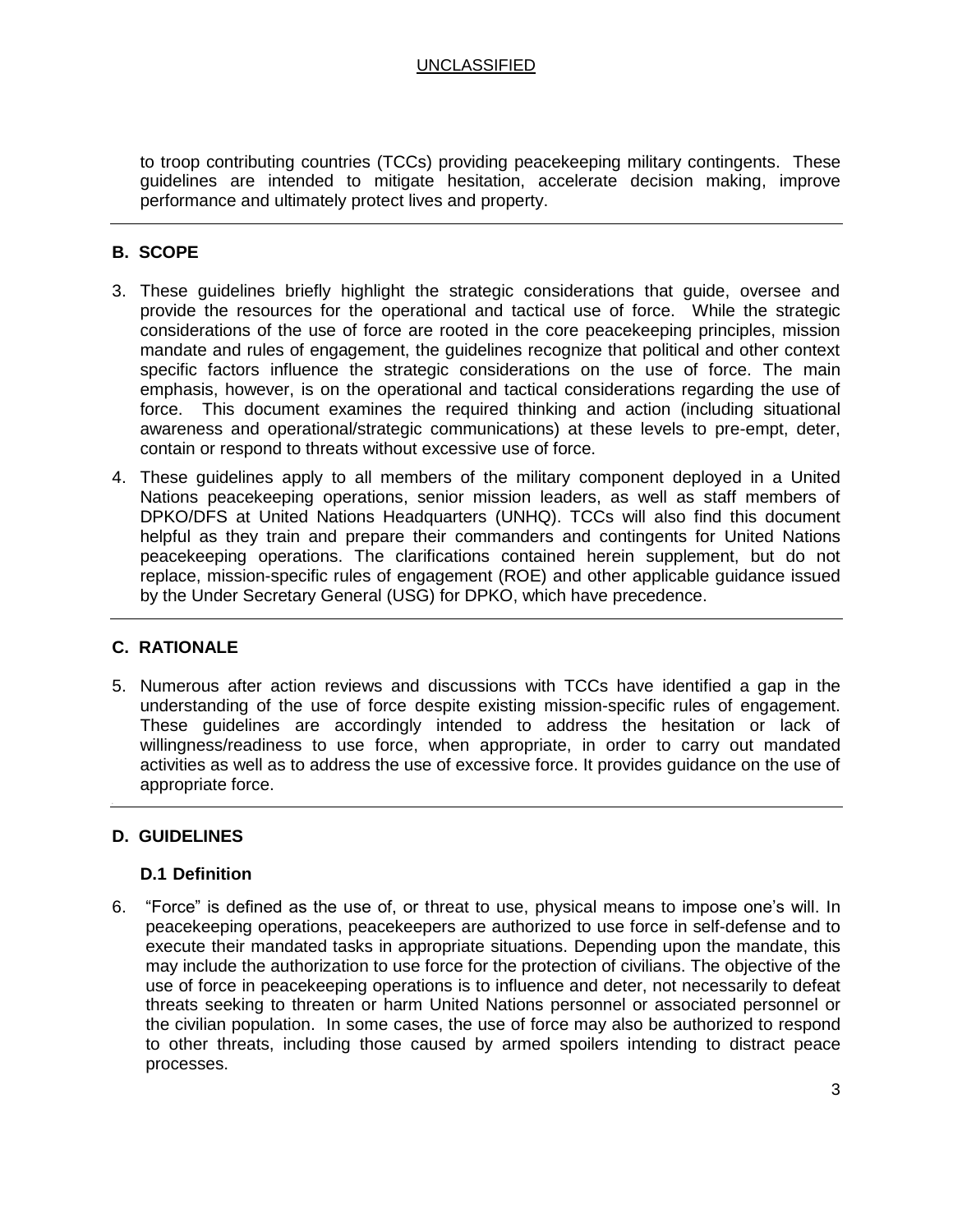#### **D.2 Use of Force Principles and Authorization**

- 7. The legal basis for the use of force by peacekeepers resides in the mandate of the peacekeeping mission, as reflected in the relevant resolution(s) adopted by the Security Council. The use of force must be exercised in a manner consistent with the mandate. It may be used in self-defense as well as in situations in which the mission is specifically mandated to use force as listed in the ROE. Mission-specific ROE provide the authority for the use of force as well as directions to operational commanders delineating the parameters within which force may be used.
- 8. The use of force in peacekeeping operations must comply with international laws, including applicable international humanitarian law<sup>1</sup> and human rights norms, principles and standards. At all times, the use of force must be consistent with the principles of gradation, necessity, proportionality, legality, distinction, precaution, humanity and accountability. Any force used must be limited in its intensity and duration to what is necessary to achieve the authorized objective and, commensurate with the threat.
- 9. The use of force is a command responsibility. The Force Commander is responsible for disseminating mission-specific ROE approved by the USG DPKO to all subordinate commanders and is ultimately responsible for ROE enforcement. It is the responsibility of the commanders of all national contingents to ensure that all those under their command understand and follow the ROE.

#### **D.3 Alternatives to the Use of Force**

10. Whenever the operational situation permits, every reasonable effort should be made to resolve a potentially hostile confrontation by means other than the use of force. The use of force may be avoided through mediation, negotiation and the good offices of civilian peacekeeping staff. This should be complemented by the skillful use of a deterrent posture; such as placing sufficient forces at the scene of potential violence to demonstrate the United Nations' intent and capability to respond to any act of violence. The use of force may also be avoided by for example, adopting a robust mission communications plan and/or through community engagement or assistance from local authorities. The ability to deter hostile intent and act successfully relies on clearly communicating capacity, requisite will and confidence in carrying out the mandated tasks. However, peacekeepers must be prepared at all times to act swiftly and decisively with the requisite force to achieve objectives as authorized by the mandate and ROE.

#### **D.4 Graduated Application and the Use of Force Continuum**

11. The graduated application of increasing levels of force ensures that only the minimum level of force necessary is used to achieve the mandated objective. This graduated application of

 $\overline{a}$  $1$  International humanitarian law is known also as "the law of war" or "the law of armed conflict." Fundamental principles and rules of international humanitarian law applicable to the United Nations are contained in the Secretary-General Bulletin on the *Observance by UN Forces for International Humanitarian Law*, 6 August 1999 (ST/SGB/1999/13). See also the OHCHR/DPKO/DFS/DPA *Policy on Human Rights in UN Peace Operations and Political Missions*, 2011.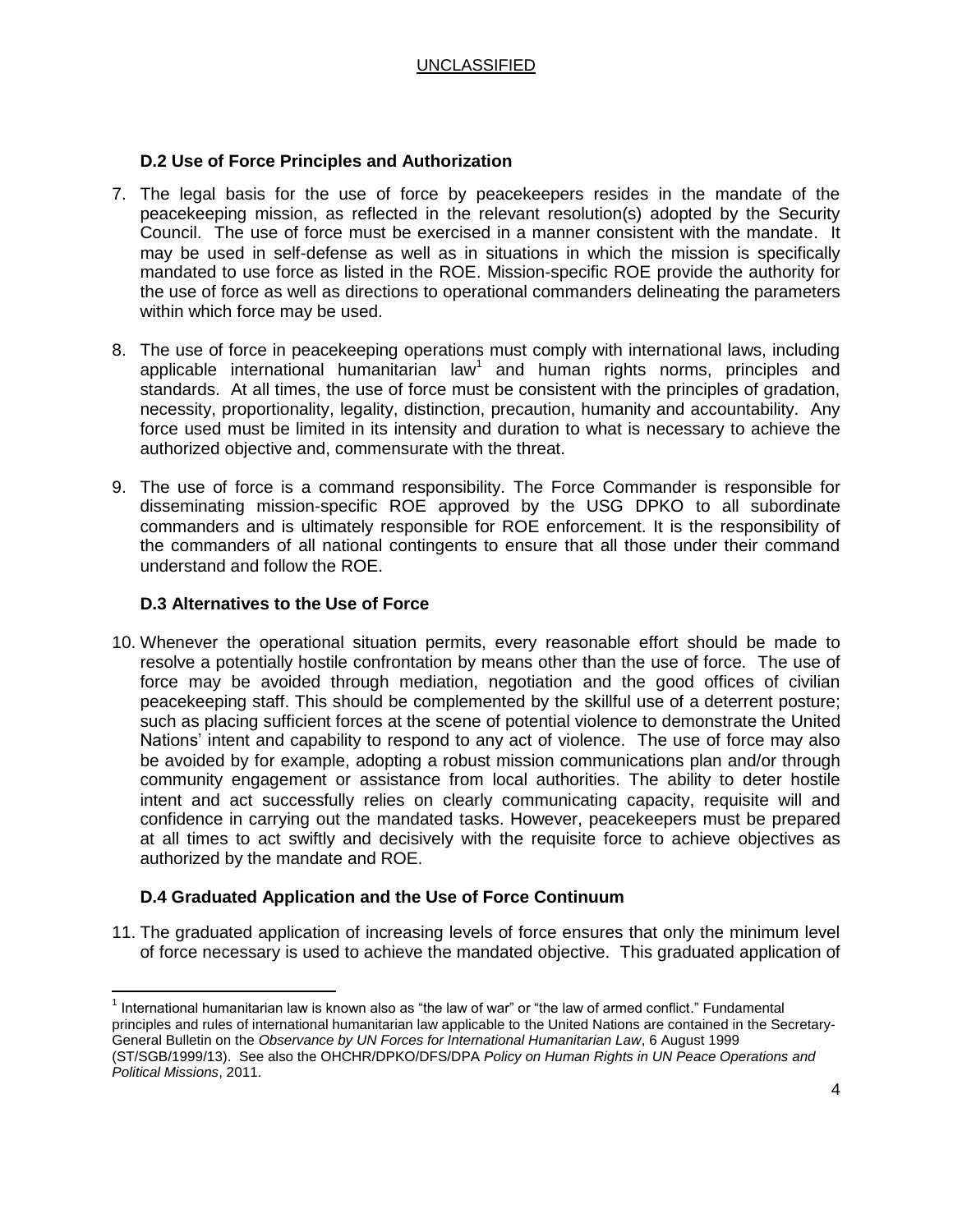force ensures that excessive force is avoided, and contributes to minimizing the loss of, or damage to, life and property. In every instance of the use of force, all feasible precautions should be taken with a view to avoiding, and at any event to minimizing, collateral damage.

12. Graduated force can be applied along a continuum of three broad levels beginning with physical authoritative presence, progressing to non-deadly force and finally the use of deadly force. Depending upon the nature of threat, peacekeepers sometimes may not have enough time to embrace gradual application of force and may have to act immediately by resorting to deadly force to avoid greater harm or compromise the mandate of mission. The authorization to use force without following graduated procedures, which is reflected in mission-specific ROE, only applies where the attack or threat of an attack comes so unexpectedly that even a moment's delay could lead to the death of, or serious bodily injury to, oneself, other United Nations personnel or other persons who are under the protection of the peacekeeping mission. The following chart and explanations sets forth the continuum for the use of force. This model can be modified to suit mission needs. It should also be interpreted and applied consistent with the mission-specific ROE.

| <b>Core Objective</b><br>Safety and security of UN<br>military/police and those<br>being protected as well<br>as the rights and well<br>being of the aggressors<br>legitimate<br>during<br>$\overline{a}$<br>peacekeeping operations |                                         | <b>Use of Force Continuum</b>                                                                                                                                                                                                                         |                                                                                                                                                                                                     |  |
|--------------------------------------------------------------------------------------------------------------------------------------------------------------------------------------------------------------------------------------|-----------------------------------------|-------------------------------------------------------------------------------------------------------------------------------------------------------------------------------------------------------------------------------------------------------|-----------------------------------------------------------------------------------------------------------------------------------------------------------------------------------------------------|--|
|                                                                                                                                                                                                                                      |                                         | Important!<br>The specific details in this chart are for illustrative purpose only. Military units must<br>tailor the details of their mission-specific requirements, equipment and level of training.                                                |                                                                                                                                                                                                     |  |
|                                                                                                                                                                                                                                      | <b>Level of Force</b>                   | <b>Threat Actions</b>                                                                                                                                                                                                                                 | <b>UN Action/Reaction</b>                                                                                                                                                                           |  |
|                                                                                                                                                                                                                                      | <b>DEADLY FORCE</b>                     | <b>ASSAULTIVE (SERIOUS/FATAL</b><br><b>ACTION</b><br>• Threat uses weapons, undertakes life<br>threatening weaponless assault, and/or<br>disarms a military/police                                                                                    | <b>LETHAL</b><br>• Use of firearm and strike to vital areas                                                                                                                                         |  |
|                                                                                                                                                                                                                                      | <b>NON-DEADLY</b>                       | <b>ASSAULTIVE (NON LIFE</b><br><b>THREATENING</b><br>• Threat conducts non-life threatening<br>activities but has the potential to cause<br>physical harm to peacekeepers/civilians,<br>e.g.: stone throwing, use of incendiary<br>devices, sabotage. | <b>DEFENSIVE TACTICS</b><br>• Use riot control equipment including shield,<br>water cannon, soft kinetic projectiles, etc.<br><b>COMPLIANCE TECHNIQUES</b>                                          |  |
|                                                                                                                                                                                                                                      | <b>FORCE</b>                            | <b>RESISTANT (ACTIVE)</b><br>• Threat wrestles/pushes military/police<br>or pulls away<br><b>RESISTANT (PASSIVE)</b><br>• Threat is unresponsive (refuses to move<br>dead weight) or exhibits danger cues                                             | • Use chemical irritant application, riot<br>control agents/barricades/cordon/show of<br>forces including aviation.<br><b>CONTACT CONTROLS</b><br>· Takedowns, handcuffs, threat of using<br>force. |  |
|                                                                                                                                                                                                                                      | <b>AUTHORITATIVE</b><br><b>PRESENCE</b> | <b>COMPLIANT</b><br>• Threat shows positive or cooperative<br>behavior                                                                                                                                                                                | <b>COOPERATIVE CONTROL</b><br>• Physical appearance, verbal command,<br>search techniques and apprehension tactics                                                                                  |  |
|                                                                                                                                                                                                                                      |                                         |                                                                                                                                                                                                                                                       |                                                                                                                                                                                                     |  |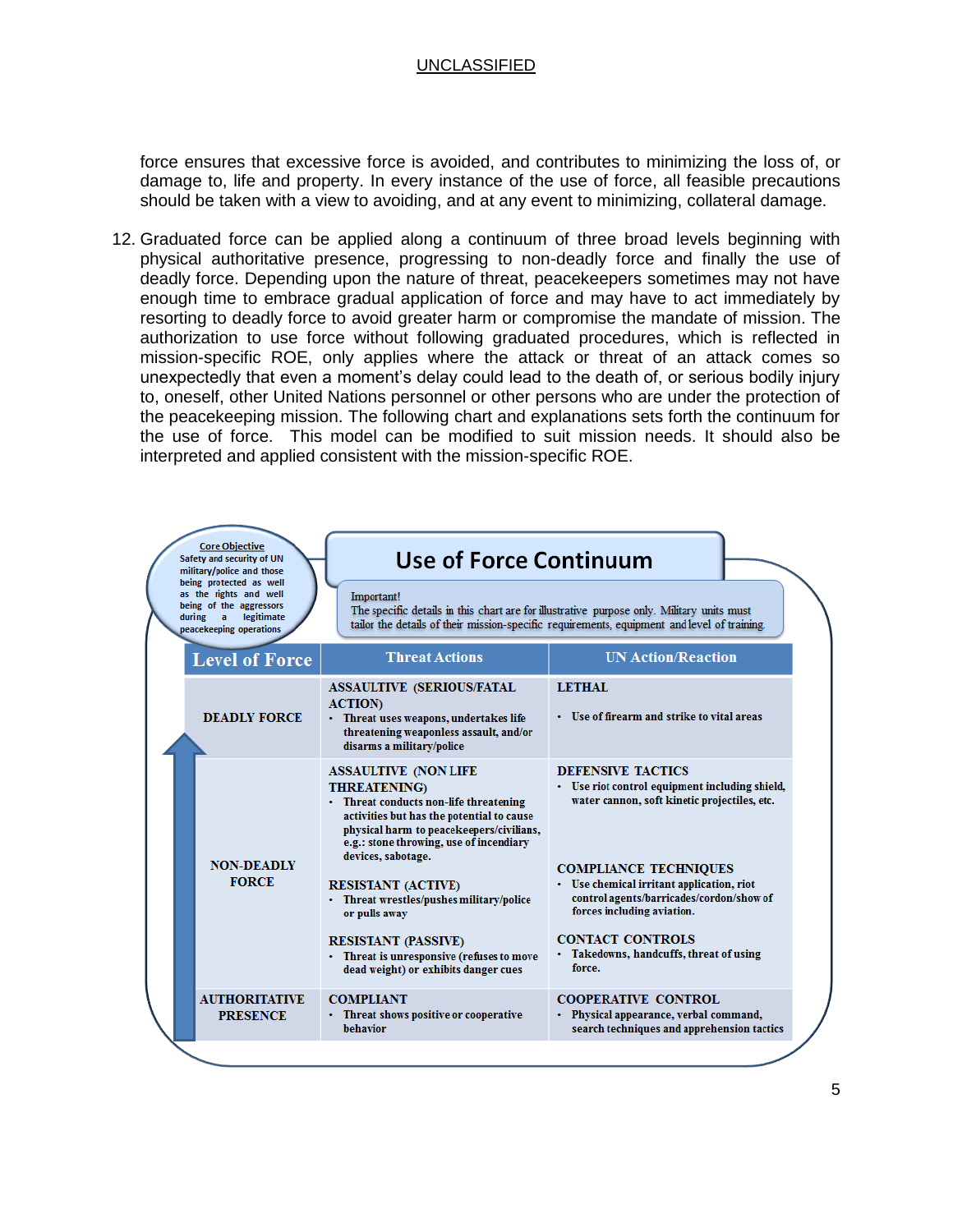- a. **Authoritative Presence (including verbal commands).** Authoritative presence maximizes the effect of peacekeepers' will and capabilities in a given situation. The physical presence of a contingent with the credible capacity to use appropriate force through for example foot, vehicle or air patrols may be sufficient to deter or de-escalate a volatile situation. Every effort must also be made to use verbal commands to dissuade aggressors from committing violent acts and persuade them to act peacefully. Verbal commands and authoritative presence are applied as long as they are effective in deterring aggressors or crowds from posing a threat of physical harm and/or physical violence. Engagement with both male and female key stakeholders, through culturally appropriate messaging and posture, is critical to defusing a situation and avoiding the use of force.
- b. **Non-Deadly Force**. Non-deadly force, including unarmed force, is that force necessary to compel compliance or dissuade aggressors that is neither intended nor likely to cause death or serious bodily injury. Employment of riot control measures and agents, such as tear gas, stun grenades, smoke grenades, soft kinetic projectiles<sup>2</sup> and/or other non-lethal measures can be used (if specifically authorized) if the on-scene commander considers their use necessary and effective in preventing or stopping the hostile activity. Units and individuals must be trained and equipped in the application of non-deadly techniques and maintain the necessary refresher training. The military commander should always attempt to resolve the situation in peaceful ways with the key stakeholders. Actions in the non-deadly force category may also require the demonstration of tactical strength to show a significantly stronger capability to gain control over or cooperation from aggressors. Therefore, troop reinforcement and a show of force by other available mission assets (such as aviation) may be required. Non-deadly force must also be used in accordance with mission-specific ROE.
- c. **Deadly Force**. Deadly force is the level of force which is intended, or is likely to cause death, regardless of whether death actually results. It is the ultimate degree of force. The use of deadly force, including armed force, is a last resort in situations against a hostile act or intent likely to cause death or serious bodily injury. Such force must be used in accordance with mission-specific ROE. Reluctance to use deadly force when warranted by the situation may lead greater damage, may put the reputation of the United Nations at risk, or may lead to mission failure.

# **D.5 Strategic Level Considerations**

#### **D.5.1 Strategic Planning**

13. The Security Council mandate, priority objectives and operational requirements determine the necessity and scope for using force. The military Concept of Operations (CONOPS), within the political framework developed in the Mission Concept, provides the strategic direction on how the military component will support the mission's objectives using force, where necessary. The Secretary-General's Directives to the Head of Mission (HOM)/Special Representative of the Secretary-General (SRSG) will include as an annex military directives

 $\overline{\phantom{a}}$  $^2$  Rubber bullets will be phased out by 31 Dec 2016 and replaced by UN-approved soft kinetic projectiles.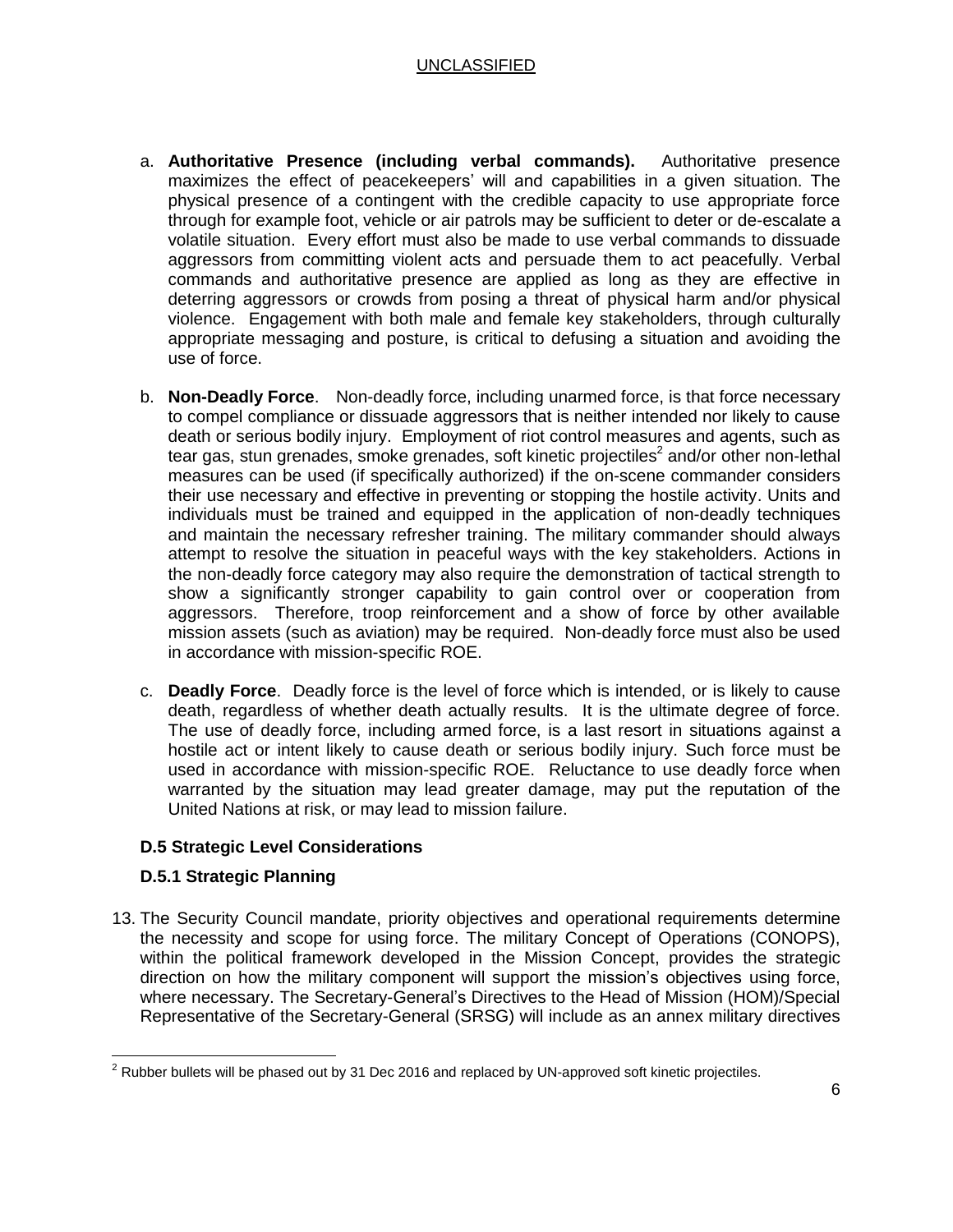to Heads of Military Components that describe the appropriate use of force in the implementation of mandated tasks as part of the mission's broad political goals. Based on the Mission Concept and CONOPS, DPKO/DFS planners identify required capabilities and resources enabling the military component to use appropriate force, if required, to implement mandated tasks. Relevant Statements of Unit Requirement<sup>3</sup> (SURs) are thus prepared to include those capabilities and resources. Similarly, ROE are also developed from the mandate ensuring the application of force is controlled and legal. ROE are sufficiently robust to address the mission's requirements and provide the military component with the authority to respond to various threats while executing mandated tasks.

14. To ensure the appropriate use of force in peacekeeping operations, TCCs should prepare their troops in terms of mindset and skills. TCCs must understand and embrace the approved mission-specific ROE since the appropriate application of these ROE is mandatory for all deployed military units in a peacekeeping operation. All United Nations peacekeepers operate strictly under the United Nations chain of command. TCCs are not permitted to augment, restrict or modify ROE according to national interpretation(s), nor should TCCs impose any caveats on the authorizations to use of force that are contained in the ROE, without formal consultation with UNHQ and the express written agreement of the DPKO. A unit's failure to carry out the ROE may result in repatriation.

#### **D.5.2 Force Generation**

 $\overline{\phantom{a}}$ 

15. To better ensure the ability and will to implement mandated tasks effectively, including through the use of force, where necessary, the selection of TCCs should be based on applicable United Nations policies as well as past field performance and conduct, accountability and current capabilities as verified by DPKO/DFS Assessment and Advisory Visits, Pre-Deployment Visits and Contingent-Owned Equipment verification. Field performance and current capabilities of mission military entities are evaluated by the Force Commander in accordance with standard operating procedures on the evaluation of subordinate military entities, and policy on operational readiness assurance and performance improvement. 4

 $^3$  In addition to mission-specific requirements, DPKO/DFS planners should base their SURs on the DPKO/DFS UN Military Unit Manuals for specific types of military units including Infantry, Special Forces, Aviation, Force Headquarters Support Companies, Reconnaissance Units, Signals, Logistics, Military Police, Riverine, Engineer, Maritime and Transport Units. These manuals are available at: "Policy and Practice Database," accessible only to UN staff on the UN network (including field Missions) at:

[http://ppdb.un.org/Nav%20Pages/PolicyFramework\\_Default.aspx](http://ppdb.un.org/Nav%20Pages/PolicyFramework_Default.aspx) and, "Resource Hub," recently developed for Member States to access UN documents including the Military Unit Manuals at: [http://research.un.org/en/peacekeeping-community.](http://research.un.org/en/peacekeeping-community)

<sup>&</sup>lt;sup>4</sup> For details see the DPKO/DFS SOP on Force and Sector Commanders evaluation of military entities in peacekeeping operations, January 2016 and DPKO/DFS policy on operational readiness assurance and performance improvement, January 2016.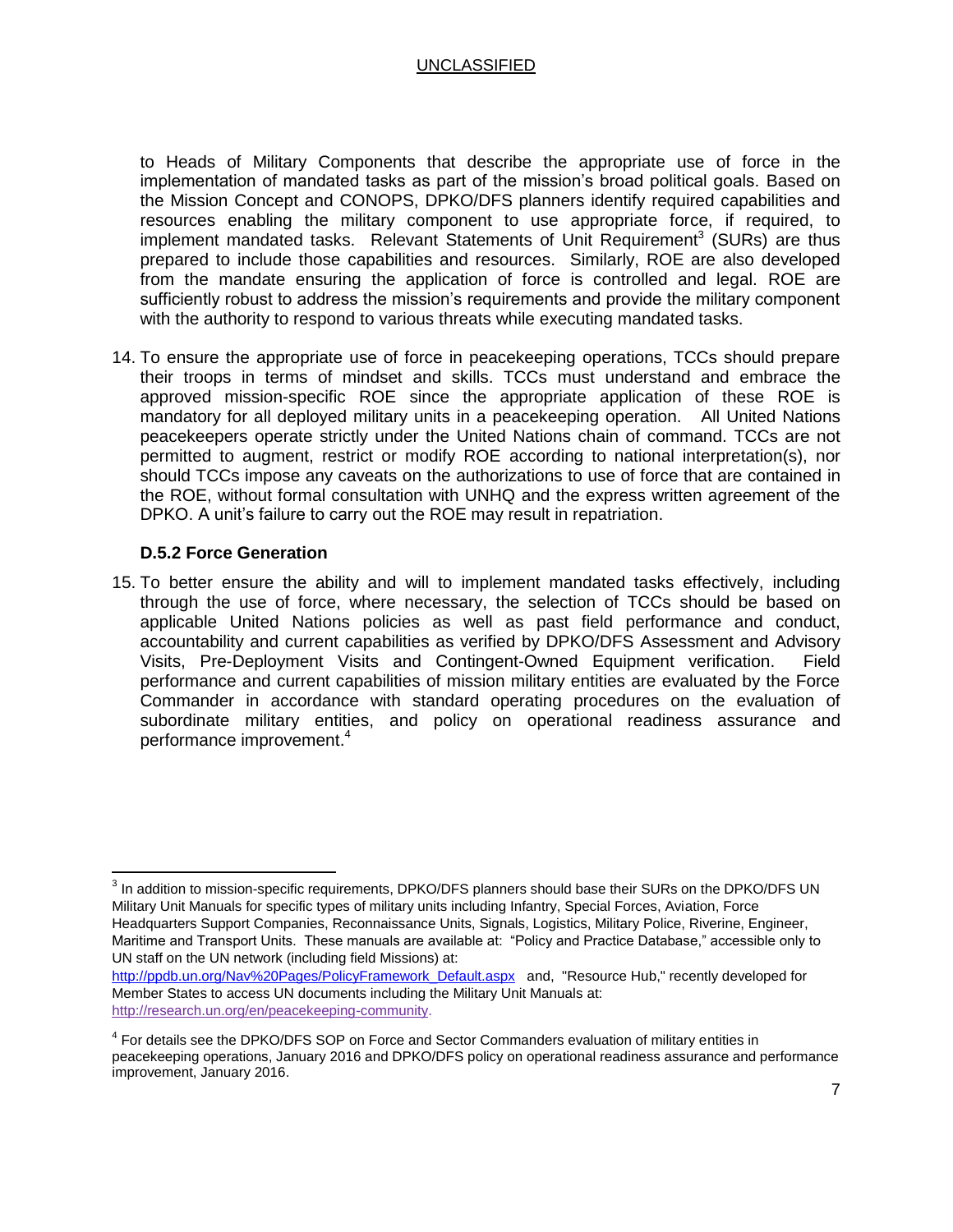#### **D.6 Operational Level Considerations**

#### **D.6.1 Integrated Mission Operational Planning/Unified Lines of Effort**

- 16. The use of force is not purely a military issue. In United Nations operations, every action has a political, security, social and economic dimension affecting the mission's mandated tasks, relationship with the host country and local population, as well as relations with armed groups that may be active in the mission's area of operation. Military operations in general including those involving use of force must, therefore, be part of a fully integrated mission operational plan that is part of an overall mission strategic plan to implement mandated tasks tying together various lines of effort involving all mission components. The military efforts/gains will only be effective and sustained if they are complemented by and consolidated through a viable political strategy directed by the HOM/SRSG and actions carried out by other components.
- 17. The military component integrates the overall mission strategy developed by the HOM/SRSG into its operational planning in close co-ordination with all other mission components. The military planning should also consider the presence, needs and vulnerabilities of other United Nations actors on the ground, related humanitarian agencies and non-governmental organizations (NGOs), particularly in a mission with a mandate encompassing the facilitation of humanitarian activities in the country. In Missions with a mandate under Chapter VII to facilitate humanitarian assistance, ROEs may include specific rules authorizing use of force to protect humanitarian personnel at risk and to use force in protecting the delivery of humanitarian assistance. In addition, the SRSG might have the authority, under the ROEs to "designate" protected premises, including non-United Nations premises or facilities, or equipment. Humanitarian agencies and non-governmental organizations (NGOs) should be kept informed of developing/evolving situations and be included in security arrangements (to the extent allowed under applicable United Nations security policies, in close consultation and coordination with the United Nations Department of Safety and Security; and in integrated missions, in close consultation with the Deputy Special Representative of the Secretary-General, Resident Coordinator/Humanitarian Coordinator (D-SRSG RC/HC) who coordinates humanitarian actors and the United Nations country team). The use of force may have second order humanitarian and a human rights consequence. An assessment of these consequences through a risk mitigation assessment should be incorporated into operational planning where force is envisioned, in consultation with relevant civilian components and the Humanitarian Country Team. Synergy amongst all mission components is essential for effective mandate implementation.
- 18. The Force Headquarters must also ensure that its operations are coordinated through the regular sharing of information, comprehensive analysis of the ground situation and understanding of the role played by the various mission components within the integrated mission operational plan. During operational planning, the Force Commander and staff should consider a variety of mission scenarios that may require the use of force to achieve identified objectives. The appropriate use of force in the execution of assigned tasks in such scenarios should be clearly delineated in the Force Operations Order. Annex A provides examples of some possible scenarios involving the appropriate use of force. Similarly, the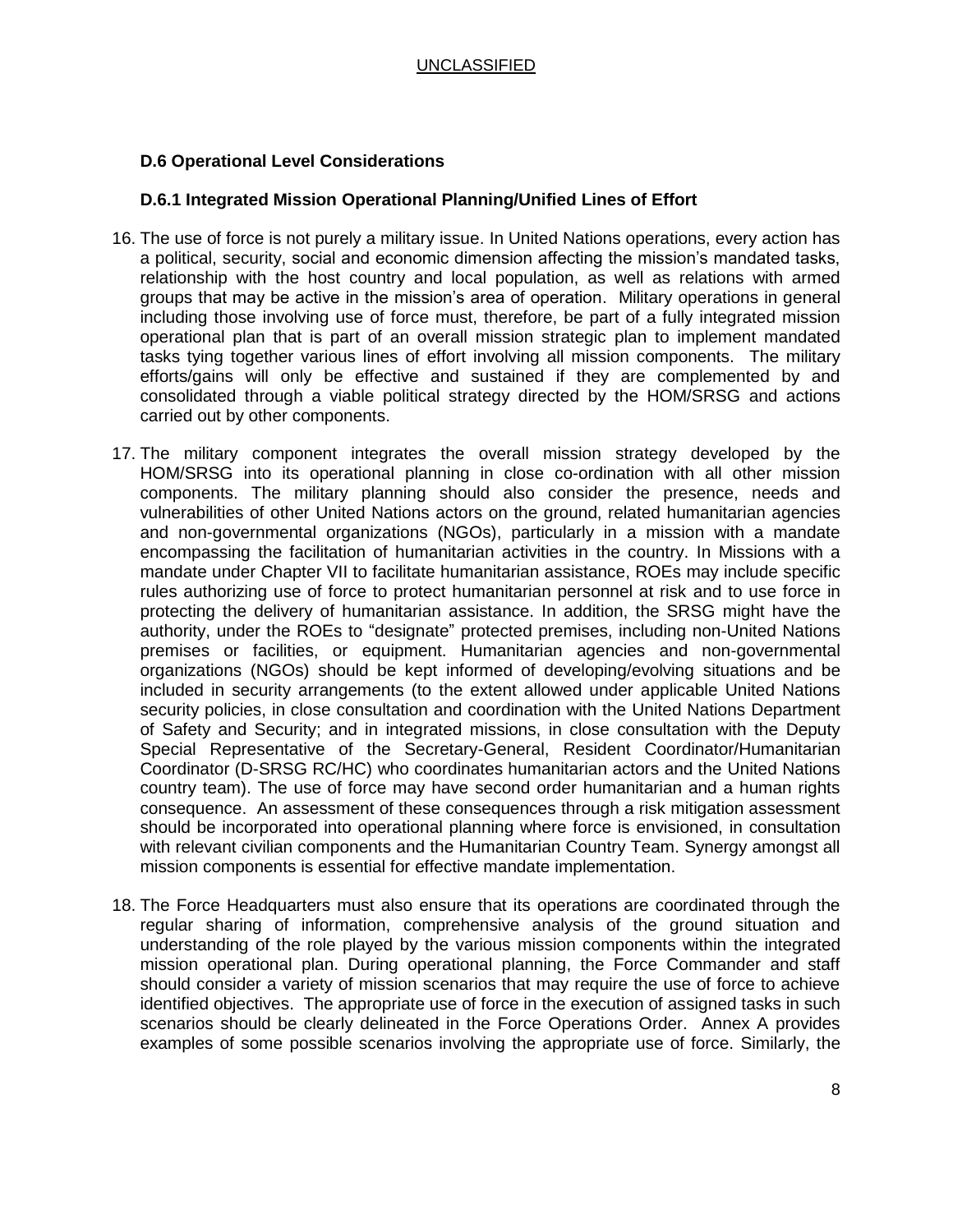Force Headquarters should also maintain a reserve force to quickly respond to threats beyond the capacity of local units, within a reasonable time.

19. Mission and Force level decisions and judgements concerning the military use of force must consider a combination of factors including Mission/Military Component capabilities, public perceptions, humanitarian impact, force protection/safety and security of personnel and the effect on national and local consent for the United Nations mission. Much of this understanding and goodwill can be accomplished through an effective strategic communications program.

#### **D.6.2 Robust Mission Communications**

- 20. At the mission/operational level, a comprehensive and integrated communications plan can dispel local misconceptions, manage expectations, promote peacekeeper safety and security, strengthen the mission's credibility and help respond effectively to public concerns. Communicating clearly and robustly to government officials, potential spoilers, parties to the conflict, community leaders and members of civil society is critically important, especially if effective mandate implementation requires the use of force. Mission communications can therefore be used as a means to reach out and explain the mission's mandate and that an appropriate level of force (maximum as well as minimum) has been authorized to implement that mandate. Communications on the use of force can convey either deterrent or deescalatory purposes, which serve the underlying objective to minimize the need to actually resort to force<sup>5</sup>.
- 21. In situations where the mission uses force, public diplomacy and information sharing should become priority tasks. The period immediately following the mission's use of force is critical, and must be characterized by timely mission communication involving public information on the particular incident and envisaged follow-up investigations that is accurate, transparent and within the constraints of operational security and confidentiality. Information on critical incidents, including but not limited to live firing, should also be communicated as soon as possible to all relevant public information bodies, including UNHQ (especially the Office of the Military Affairs and the Office of Operations in DPKO), in accordance with Department of Public Information/DPKO Policy on Public Information and Strategic Communications<sup>6.</sup> Skillfully crafting the substance of the message plus information sharing will address local concerns and may prevent negative reactions. The ability to anticipate these concerns depends on competent situational awareness.

#### **D.6.3 Situational Awareness**

 $\overline{\phantom{a}}$ 

22. Situational awareness is critical to understanding, preventing, and responding effectively to acts of violence. Commanders at all levels must keep abreast of evolving operational situations to better visualize and anticipate emerging threats, opportunities and the possible

<sup>&</sup>lt;sup>5</sup> Note, however, that rules of engagement are classified 'confidential' and may not be shared with unauthorized personnel.

<sup>&</sup>lt;sup>6</sup> For details, see DPI/DPKO policy on Public Information and Strategic Communications, 2016.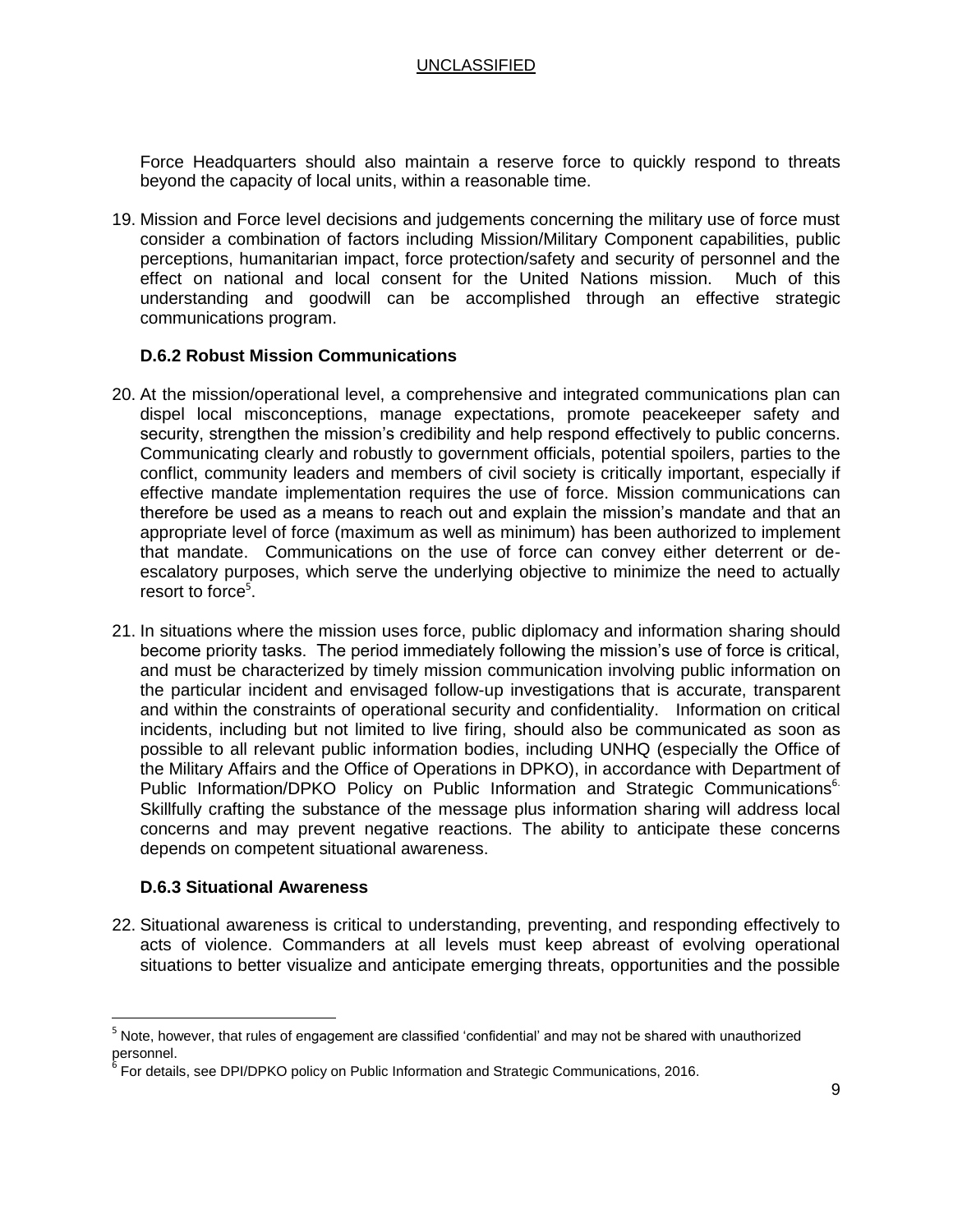consequences of United Nations actions. Situational awareness improves planning and preparation for potential military responses to prevent violence.

- 23. Reliable intelligence is essential for the effective and judicious use of force. Intelligence is essential to allow the Military Component to be proactive, pre-empt threats and maximize the impact of United Nations operations through proper timing and direction. In cooperation with and guided by relevant mission components, and in line with the policy on peacekeeping intelligence<sup>7</sup>, the Force Headquarters should therefore develop a systematic approach to collecting and analyzing information to map vulnerabilities; identify potential threats to civilians, peacekeepers, United Nations and associated personnel and other individuals that the mission has a mandate to protect; and understand the dynamics, patterns, motivations and capabilities of local actors. The Force Headquarters should develop directives on information collection and reporting procedures as standard military practice and all uniformed peacekeepers should receive training on and carry out information-collection as a matter of routine. Intelligence requirements and collection plans must be regularly issued and forwarded to subordinate units in accordance with evolving situations and threat assessments.
- 24. Regular threat and risk assessments informed by sound intelligence enable the mission to anticipate, prevent and be prepared to respond effectively to violence before it occurs. Understanding the intent of potential threats is critical to the development and implementation of an appropriate mitigation or response plan. In addition to its own military assets on the ground, the Military Component should seek clarity and consolidate analysis through assets such as the All Source Information Fusion Unit, Joint Operations Centre, Joint Mission Analysis Centre and the Integrated Security System as well as other mission entities such as police component, Civil Affairs, DDR, Gender, Human Rights and as outlined in the policy on peacekeeping intelligence. Working with the situational awareness provided by these and its own assets, the Military Component can plan in advance for a range of scenarios that may involve the outbreak of violence, and then develop options for the use of force appropriate to each scenario. The Military Component should also fully engage a range of United Nations actors in developing/conducting scenario-based contingency planning, including humanitarian, protection, gender and human rights stakeholders. Scenario development, examination of possible courses of action, scenariobased training in tactics and techniques, and rehearsals to reinforce that training can all contribute to the required mindset for the appropriate and effective use of force.

# **D.6.4 Effective Command and Control**

 $\overline{\phantom{a}}$ 

25. The authorization to use force comes with the responsibility to do so in accordance with the mandate and ROE. Force Commanders are responsible for ensuring that their orders are strictly followed. Any incidents of refusing to follow lawful orders (including those that involve citing undisclosed national caveats) must be reported to UNHQ for appropriate action. The Secretary-General has stipulated that all HOM/SRSGs shall submit consolidated reports of incidents involving the refusal to obey lawful orders to the United Nations

 $<sup>7</sup>$  DPKO/DFS policy on Peacekeeping Intelligence is currently in the process of approval.</sup>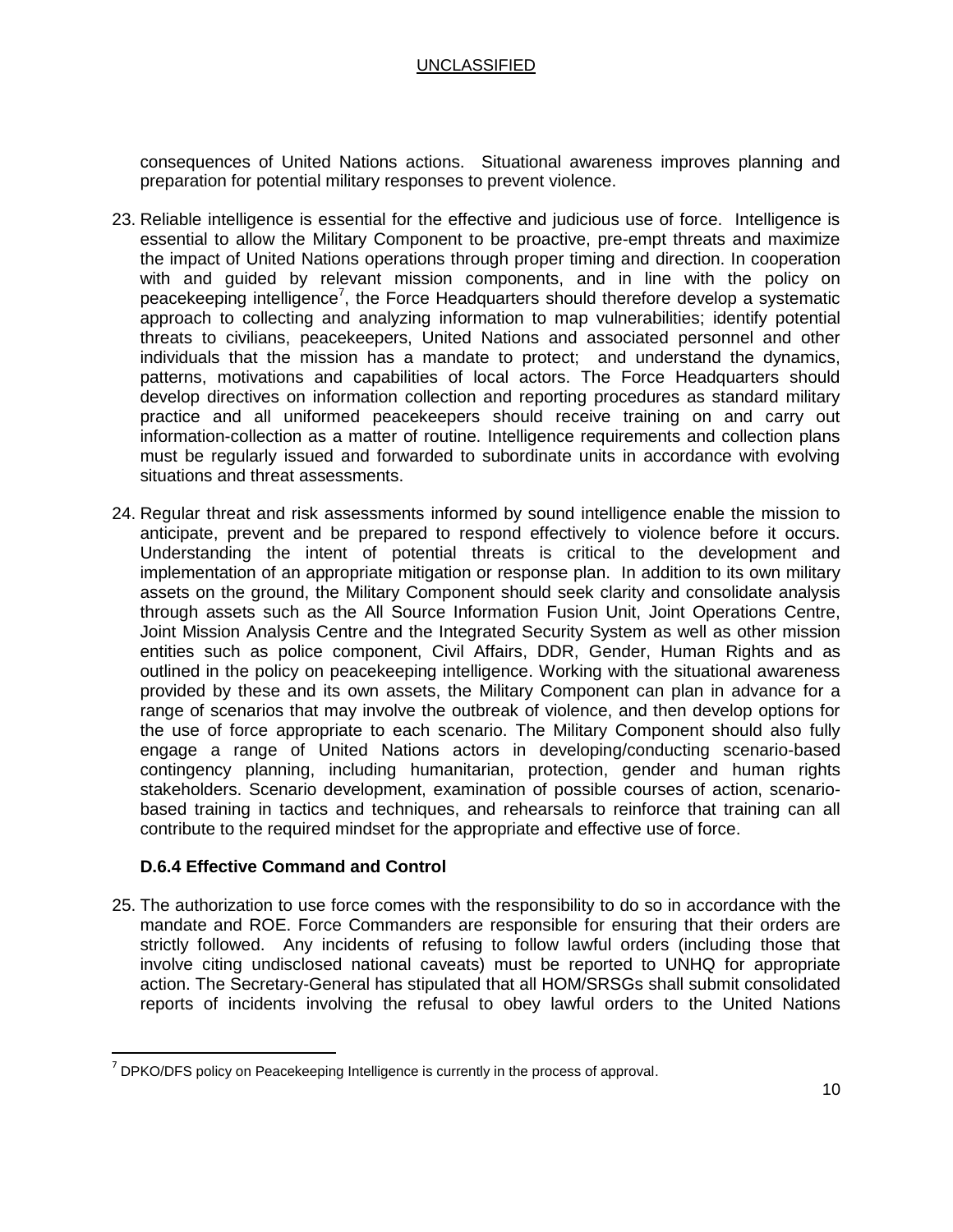Secretariat.<sup>8</sup> The Secretariat will then immediately inform the concerned TCC and, as appropriate, the Security Council. If no remedial action is forthcoming from the TCC, the unit concerned may be repatriated.

- 26. The chain of command must control the use of force within the parameters authorized by the ROE. If required and authorized by the Force Commander, the authority for the use of force should be delegated in writing to subordinate commanders. Such written delegation of authority facilitates decentralized execution and promotes initiative and speed of action in accordance with the higher commander's well-defined intent and objectives in implementing the mandate. The ability to decentralize the use of force decision requires that all commanders and troops have a clear understanding of when and at what level force can be used in implementing assigned tasks. The chain of command must therefore ensure that all Force personnel have the proper preparation and training to ensure that they use force appropriately. Excessive use of force, or the failure to use force in line with the ROE, negatively impacts a mission's success and may raise issues of individual and organizational responsibility.
- 27. Force Commanders should use all means at their disposal to ensure that all subordinate commanders and troops are given extensive training on mission-specific ROE and other use of force guidelines, as well as directives for use of force of police components. To address the concerns of commanders and troops regarding their reluctance to use force (e.g., for fear of being penalized), the Force Headquarters and chain of command must provide clear guidance and directives on the use of force (as well as the status, privileges and immunities of military members of military contingents under the applicable legal framework, including the status-of-forces-agreement). Tactical level commanders and troops must all undergo regular training in tactics, techniques and procedures on the appropriate use of force. The timely availability of the ROE to the TCC for incorporation into pre-deployment training, along with mandatory routine ROE refresher training whilst in Mission, including scenario based realistic practical exercises, are key to ensuring that peacekeepers have the knowledge, skills and support to implement their mandate.

#### **D.7 Tactical Level Considerations**

 $\overline{a}$ 

28. At the tactical level, the effective use of force depends on the tactical commander's assessment of the emerging situation, opportunities and preparation for responsive action and risks of inaction. Commanders must always take appropriate action against threats, responsibly mitigating and accepting assessed risks when carrying out mandated tasks. Commanders are accountable for their inaction or failure to use authorized force, especially when required to save lives. Military units and contingents are also accountable for any failure to obey the Force Commander's (or other commanders') lawful orders consistent with the mandate and ROE.

 $8$  Code cable No 1883, dated 25 August 2015, signed by the Secretary-General and sent to all SRSGs of field missions.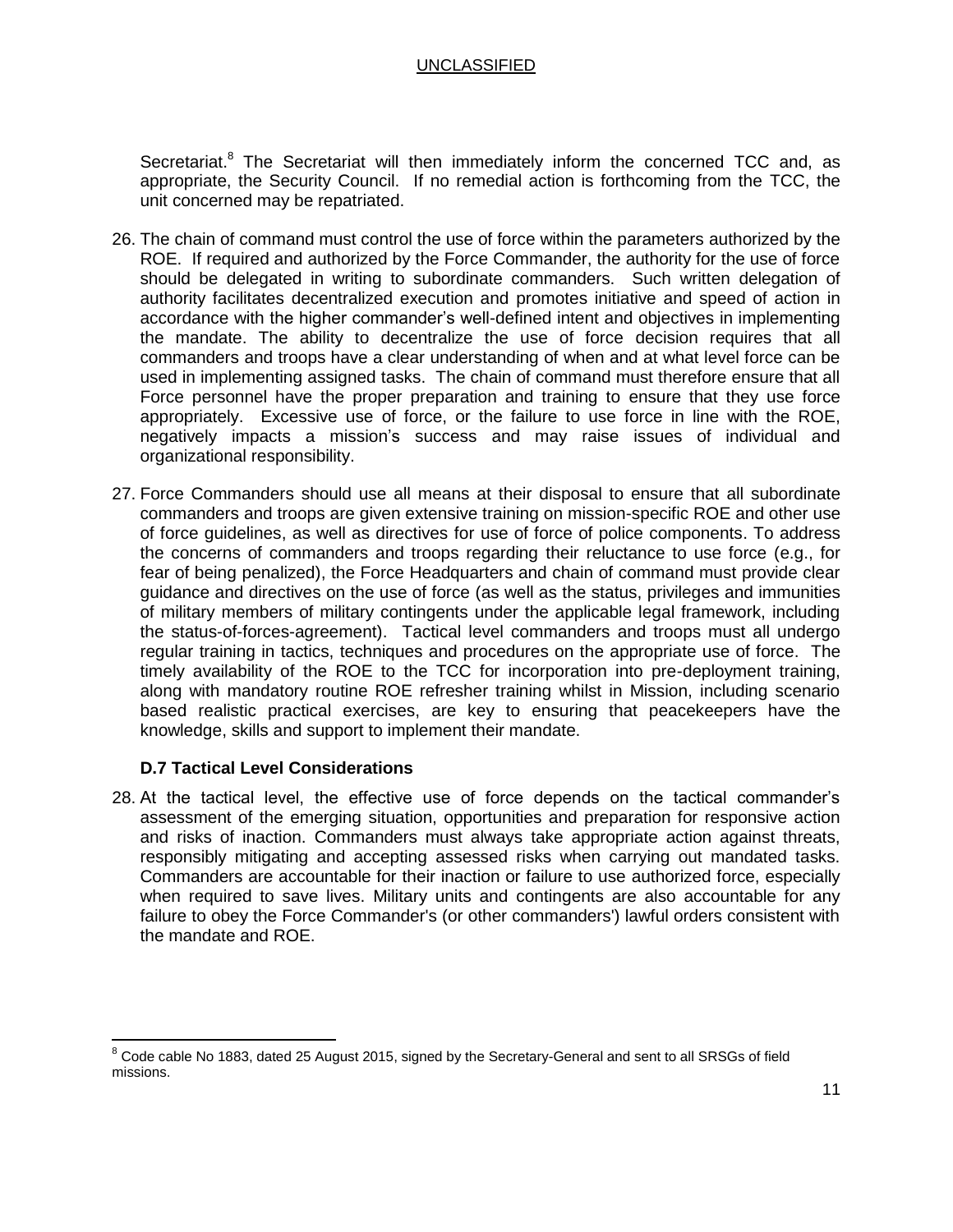#### **D.7.1 Credible, Flexible Force Posture and Presence**

- 29. Military commanders and their units must have a mindset that demonstrates a willingness, readiness and capacity to respond appropriately to hostile acts and hostile threats of violence. UN military units must openly display professional conduct at all times. Shows of force, determination and willingness to act contribute to military credibility and may reduce the need to use force.
- 30. Flexible force posture is essential to seizing, retaining, and exploiting the initiative, and responding appropriately before situations deteriorate and options become limited. A flexible force posture can be retained by anticipating, pre-planning, maintaining and pre-positioning reserve forces (where applicable in close cooperation with police components, deployed Formed Police Units should also be considered) and developing robust contingency plans. Military units must therefore be flexible, adaptable and able to detach smaller units capable of operating independently for extended periods of time 24 hours a day. Similarly, military contingents should also organize quick reaction forces (e.g., in a battalion location, one company; in a company location, one platoon) to respond quickly to any evolving situation. This ensures an additional layer of capability to existing units dedicated as quick reaction reserve forces at the Sector and Force levels.

#### **D.7.2 Robust and Proactive Approach**

31. Military units must be proactive to deter/disrupt hostile intent or act (as authorized by the mandate and ROE) before the situation becomes critical. Persons/groups displaying hostile intent against United Nations personnel, United Nations associated personnel or civilian populations, or attempting to interfere with the freedom of movement of the mission should be dealt with in accordance with the mission-specific ROE, as and when necessary. They should be responded to proactively and robustly with the appropriate level of force (i.e. 'just enough'). Peacekeepers should not wait for hostile elements to attack civilians or United Nations personnel before using the appropriate level of force to prevent violence. Proactively using force to execute mandated tasks may not only save the lives of those threatened, but can also deter violent spoilers who may be working against peace processes. The timely and robust response to threats also enhances peacekeeper credibility. Thus, the actual use of force may not be necessary if peacekeepers display firm determination, readiness and capability to pre-empt/respond persuasively. This proactive approach requires, among other elements, an enhanced intelligence capability and a close cooperation with police components, where Formed Police Units (FPU) are deployed.

#### **D.7.3 Intelligence Capability at the Tactical Level**

32. The appreciation of evolving situations at the tactical level, which can have implications for the use of force, requires strong information gathering and analysis capability to pre-empt, deter or use force against threats. Achieving early warning and conducting operations to seize and maintain the initiative requires detailed knowledge of armed actors/spoilers and their modus operandi. Developing such intelligence involves a thorough analysis of the operational environment in terms of the crisis' background, underlying causes and the dynamics of all actors in the mission area.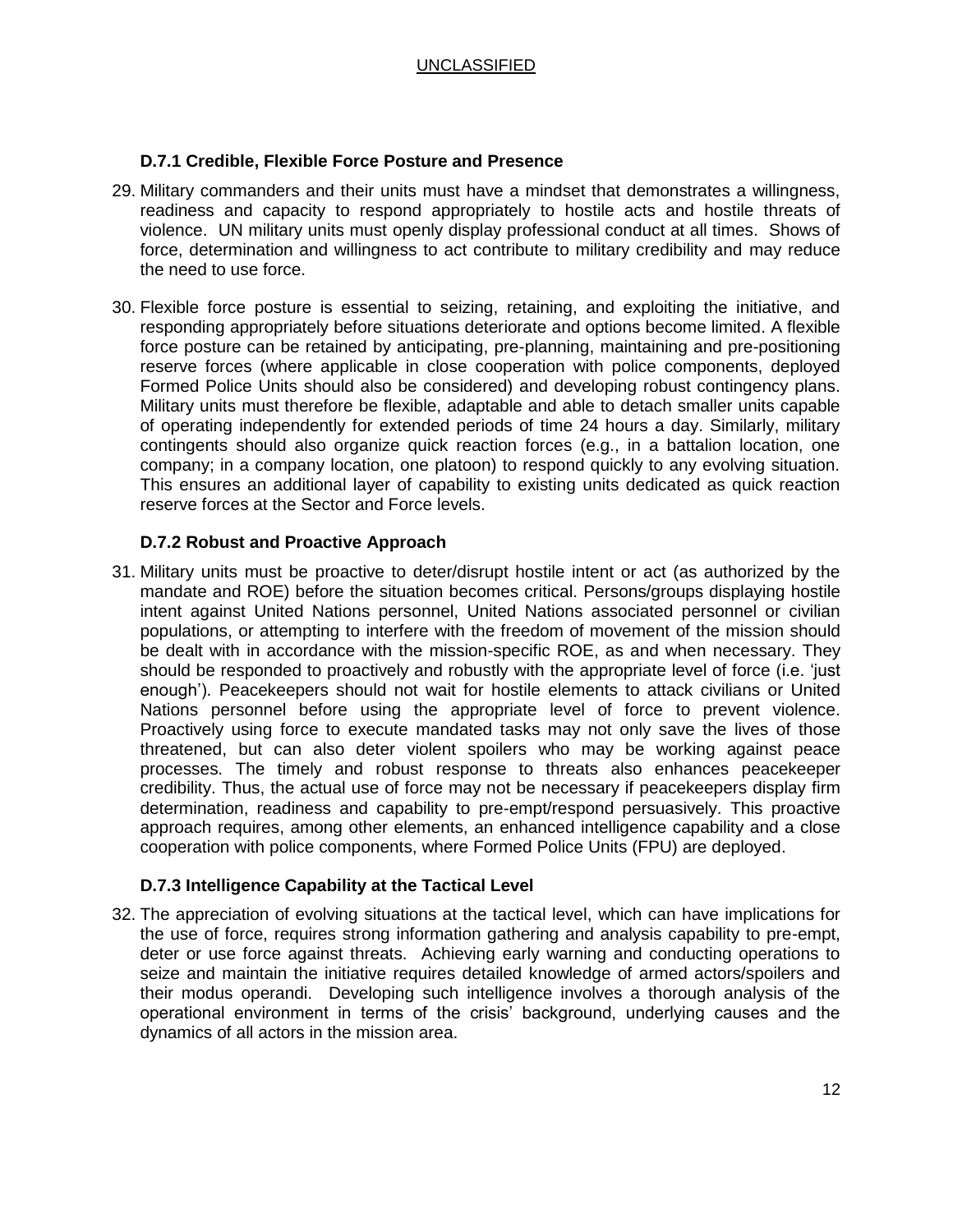33. Military units/contingents should have their own organic intelligence ability and structure, led by experienced intelligence officers that can guide the process of information collection. Military intelligence capabilities should be developed down to company and temporary operating base level as a military intelligence cell (U-2). Such intelligence cell should prepare information collection plan based on Unit Information Requirements, analyze patrol briefs, track and analyze significant activities, and serve as the information hub. Military units/sub units must develop reliable contacts and relationships with local communities and should engage via the local Community Alert Network and Community Liaison Assistants who can provide early warning of potential threats. Engagement with key female leaders and local women's groups should be explored as an additional source of valuable information.

## **D.7.4 Tactical Decision and Response Model**

- 34. Deciding on the appropriate level of force is based on a number of factors including threat intensity, the effect of action/inaction and the availability of resources and assets to conduct operations that create a credible force posture. The Tactical Decision and Response Model described below captures concise details of the type and intensity of force capability requirements for a variety of situations. This Model indicates when a response needs to be escalated. It describes a graduated progression in the use of force, also delineating military units' roles prior to and after the use of force against hostile intent or hostile act. It is designed to assist military commanders and staff in understanding four distinct decision phases, and provides direction on the proper application of military force to anticipate, deter and counter threats during a specific situation. This Model is indicative and should be applied consistent with the mission-specific ROE.
- 35. Although arranged in a logical order, the following phases can also occur non-sequentially and/or concurrently, depending on the situation. When considering the use of force, there is the need to examine the specific roles played by military units in each of the four phases. A more complete list of indicators and possible tasks under these four phases is shown at Annex B.
	- a. **Assurance and Prevention.** Involves measures and activities that peacekeepers can take to discourage potential hostile acts, where threat of hostile activity is present but low. Peacekeeper actions include adopting a strong deterrent posture, conducting visible patrols and establishing check points. Additional actions include information networking, regular security surveys, inspections and assessments of facilities, camps and bases in the area of operations/interest, strengthening United Nations installation physical security and engaging in community-based activities such as "hearts and minds" programs and quick impact projects. Moreover, peacekeepers should also take proactive de-escalation strategies based on enhanced communication and contact with potentially violent actors, where possible. Dialogue with local communities and engaging with both male and female representatives of those communities remains essential to achieving situational awareness.
	- b. **Pre-emption.** Involves active measures to deter or contain an identified and immediate threat against civilians (in case of the protection of civilians), United Nations and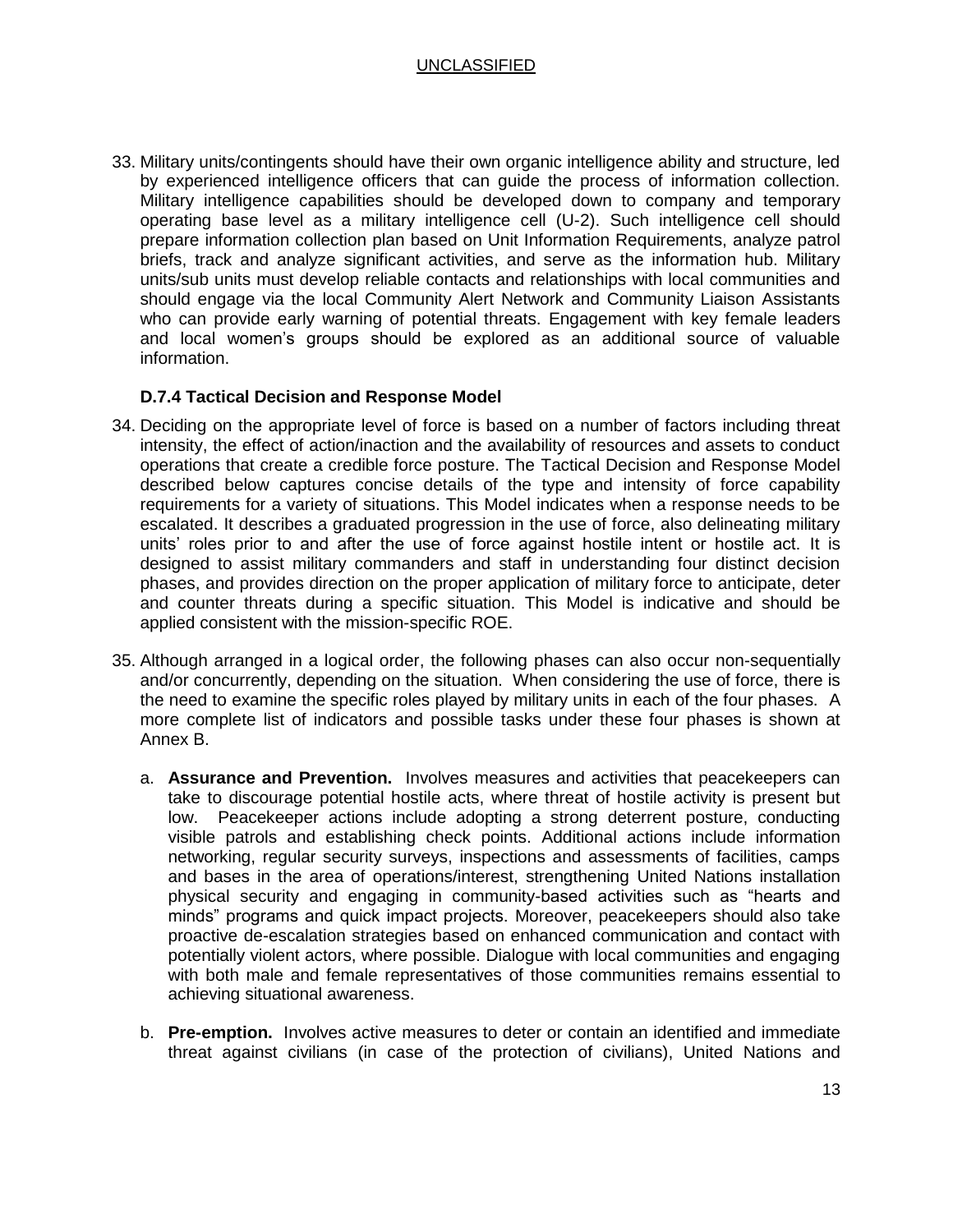associated personnel or United Nations property; and/or gain advantage over a threatening group before it can carry out a hostile act. Examples of pre-emptive peacekeeper actions include interposition and show of force/maneuver of larger forces to demonstrate resolve and defuse situations, enforcing curfews, cordon and search operations, targeted use of necessary and proportionate force against identified hostile acts and hostile threats, apprehension and detention operations, and tactical redeployment of troops to guard key infrastructure, terrain or targeted groups (consistent with ROE).



*Note: This Model captures concise details of the type and intensity of force capability requirements for a variety of situations. It indicates when a response needs to be escalated.*

c. **Response.** Involves the necessary and proportionate use of force by peacekeepers to neutralize or render ineffective a hostile intent or hostile act endangering life and/or impeding implementation of mandated tasks such as the protection of civilians. Peacekeeper response should be timely and assertive, as authorized by mandate and ROE. Examples of peacekeeper actions include physical protection and evacuation of civilians at risk, direct confrontation, robust camp defense, search and rescue and close air support. Response also includes those measures taken to mitigate or minimize unintended effects. Examples of these mitigating/minimizing measures would include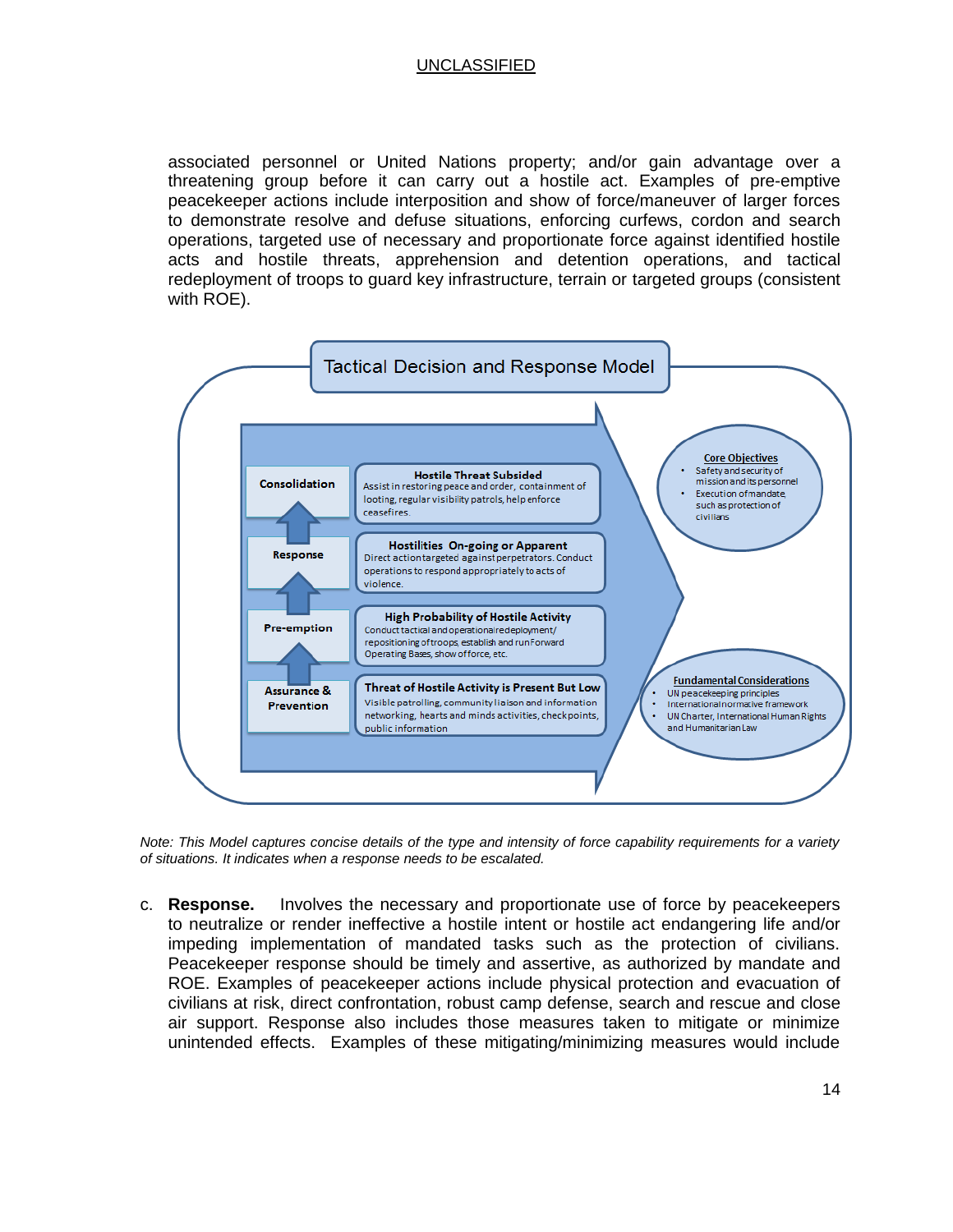the use of observed fire, intentionally aiming-off when in close proximity to civilians and using illumination instead of high explosive ordnance.

d. **Consolidation**. Pertains to activities requiring management after the hostile threat has subsided. Consolidation involves actions denying threat groups the ability to restore their capability, and assisting the local population and host country authorities in normalizing the situation. Examples of peacekeeper consolidation actions include support to Disarmament, Demobilization and Reintegration activities, security support to facilitate civilian-led humanitarian activities, the establishment of procedures to monitor and safeguard buffer zones and treaty compliance, threat assessment and robust defense.

#### **D.7.5 Military-Police Cooperation**

- 36. Military units work closely with United Nations Police, especially while engaging in public order management tasks. In field missions, United Nations Police are normally in the lead to support national police authorities in public order management. Military units can be assigned to complement United Nations Police or national police forces in situations where public order threats the exceed police's capacity to respond, or when threats are of a military nature.<sup>9</sup> In this regard, military units may face situations requiring riot/crowd control, either to protect United Nations and associated personnel and United Nations premises, or to ensure freedom of movement for carrying out mandated tasks. The United Nations Infantry Battalion Manual (Volumes I & II) describes a variety of situations that military units may face while tasked with public order management.<sup>10</sup> Military assistance to public order management is governed by the mission mandate and ROE.
- 37. Public order management is a sensitive operation requiring human rights compliance, training, appropriate equipment, effective de-escalation strategies and clear command and control arrangements to manage a calibrated and appropriate response to a volatile situation. Therefore, Force/Sector Headquarters should develop SOPs with the United Nations police component to integrate and conduct mutually supporting planning, training and operations<sup>11</sup>.

#### **D.7.6 Adherence to Rules of Engagement**

 $\overline{\phantom{a}}$ 

38. Mission-specific ROE provide the requisite authority for the use of force. ROE also explain the policy, principles, procedures and responsibilities governing the use of force. These rules are designed to ensure that force application is in compliance with fundamental principles and rules of international law, including international human rights law and international humanitarian law. While remaining predominantly defensive in nature, ROE

 $^9$  The distinction between military and non-military level threats is described in the DPKO/DFS Policy on Authority, Command and Control, as well as in the DPKO/DFS Policy (revised) on Formed Police Units in United Nations Peacekeeping Operations (01 March 2010).

<sup>&</sup>lt;sup>10</sup> For details, see UNIBAM Volume I, Chapter 5.4.11 and Volumes II, Chapter 2.11 (August 2012).

<sup>&</sup>lt;sup>11</sup> For details, see DPKO/DFS guidelines on Military Support for Public Order Management in peacekeeping Operations, 2016.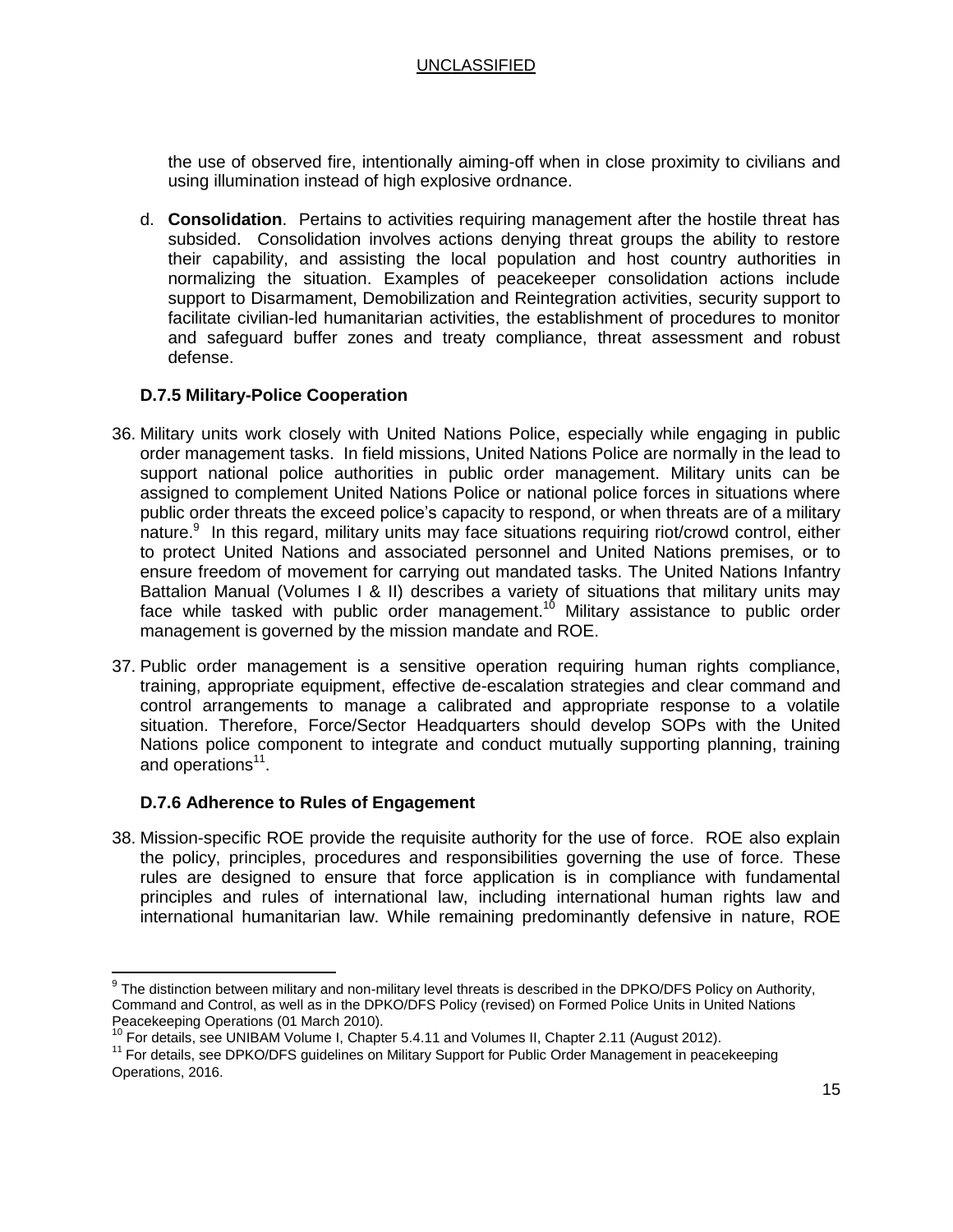may permit offensive action, if necessary and as authorized by the Security Council, in order to ensure mandate implementation.

39. Military familiarization and competent implementation of ROE is a command responsibility. Commanders must ensure that subordinates are adequately trained on ROE, understand and rehearse them thoroughly, and apply them uniformly. ROE training sessions should be conducted on a regular basis and, at a minimum, once per month and whenever military personnel, including individual replacements or reinforcements, are deployed into the mission area. <sup>12</sup> Troops must carry ROE Pocket card (Aide Memoire) with the necessary extracts of the mission ROE translated into their language. Pocket cards should include basic warnings and commands translated into the local population's language(s).

#### **D.7.7 Reporting and Accountability**

- 40. Every instance of the use of force at the tactical level, both deadly and non-deadly, must be promptly reported to the Force chain of command. FHQ should report any incident of the use of force to UNHQ. Regular reporting on developing situations allows the chain of command to maintain timely awareness and provides direction to United Nations units involved, or supporting units to prepare to assist if the need arises. The commander involved in the incident is responsible and accountable for the conduct and reporting of the incident. Details of the incident must also be recorded. All injured persons (including from within the armed groups/spoilers) must be given first aid as soon as possible and where feasible. The bodies of persons who have been killed shall be treated with respect. They are to be recovered for medical examination and identification as soon as it is safe to do so.
- 41. Reporting and recording procedures must be clearly specified in the mission's SOP and relevant guidelines. The Military Component should conduct an After Action Review and damage assessment on all major incidents with relevant mission components, including Best Practices and human rights officers, and draw the lessons learned. Where deaths or serious injury of civilians or civilian property damages arise, these must be subject to effective, transparent and impartial investigation.
- 42. In the case of United Nations peacekeepers detaining individuals or groups, detention should be conducted in accordance with the relevant Interim SOP on detention operations in United Nations peacekeeping<sup>13</sup>, the mission's ROE and SOPs. Detentions must be reported promptly to the chain of command and by the FHQ to the HOM. Detained personnel must be handled humanely in a manner that is consistent with international human rights law, applicable international humanitarian law and international refugee law, and other relevant international norms and standards. Detainees must be handed over to the appropriate authorities as per United Nations guidelines.

 $\overline{a}$  $12$  This example is taken from the Rules of Engagement of MINUSMA, Mali, June 2013

<sup>&</sup>lt;sup>13</sup> For guidance on the processing and handling of detainees, UN personnel should refer to the most current DPKO/DFS ISOP on Detention in United Nations Peace Operations, Ref. 2010.6 of 25 January 2010 and any Mission SOP or guidelines issued thereunder.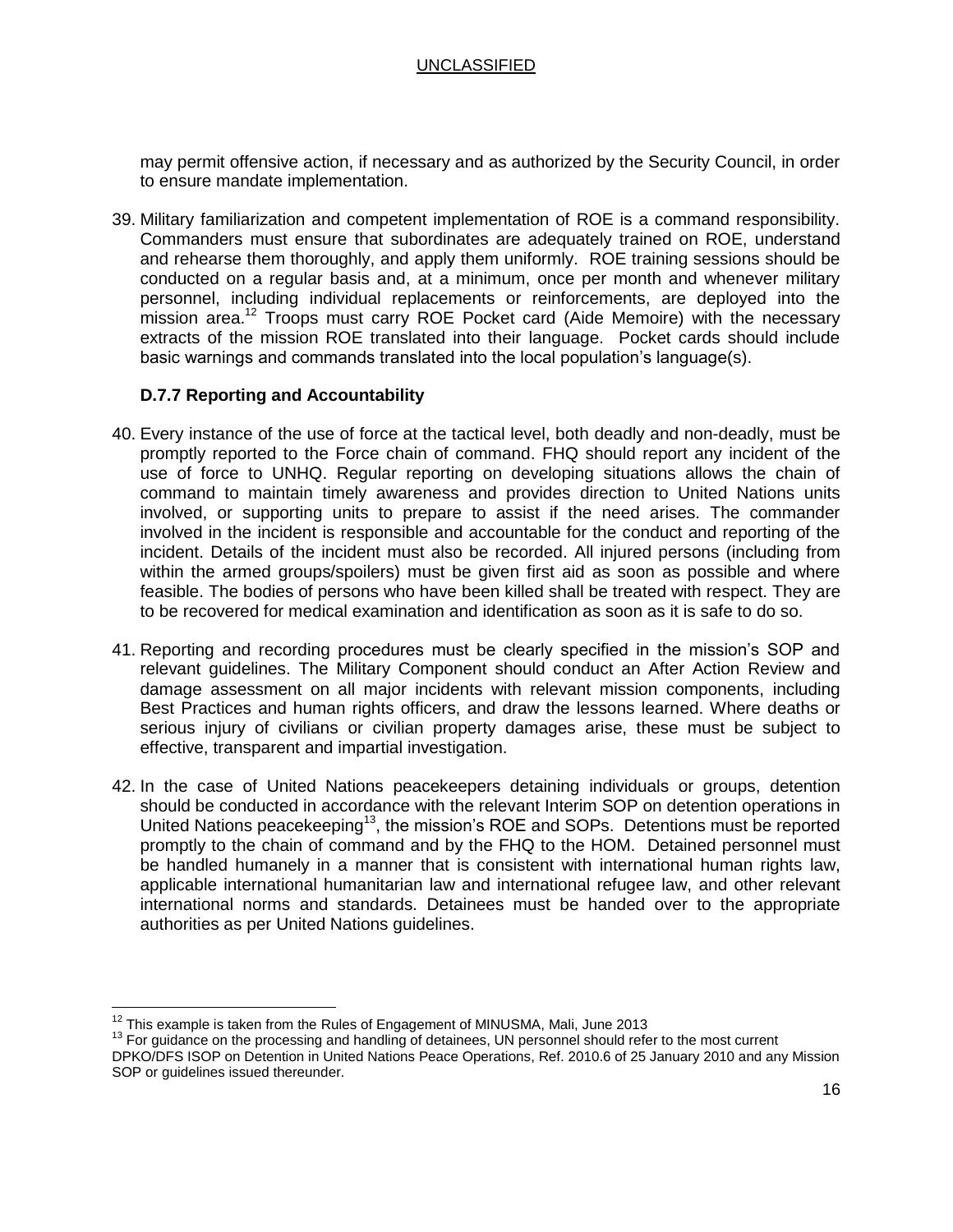#### **D.8 Decision Factors and Risk Management**

43. Any decision to use force should be first assessed through four key factors; Legality, Appropriateness, Capacity and Criticality. The intent of the HOM should be clearly understood and clarified throughout the immediate planning process. Peacekeepers require to answer the following four questions in the affirmative prior to deciding to use force, particularly deadly use of force. (Rather than try to process these questions at the last moment, commanders should use the following matrix as part of continuous in-mission training on the use of force to assist decision-making):

|    | "Decision Factors and Risk Management"<br><b>Key Use of Force Questions</b>                                                                                                                                                                                               | Yes | Nο |
|----|---------------------------------------------------------------------------------------------------------------------------------------------------------------------------------------------------------------------------------------------------------------------------|-----|----|
|    | 1. Legality: Is the type of force for the intended<br>purpose authorized under the mission ROE and is it<br>warranted in the situation?                                                                                                                                   |     |    |
|    | 2. <b>Appropriateness:</b> Have all available peaceful<br>means to resolve the situation been exhausted and<br>will the use of force contribute to the authorized<br>objective and/or task? Is the force to be used<br>necessary and proportionate to the threat?         |     |    |
| 3. | <b>Capacity:</b> Does the mission or contingent have the<br>capability (equipment, training and manpower,<br>including reserves) to use targeted and graduated<br>force?                                                                                                  |     |    |
| 4. | <b>Criticality:</b> Will inaction result in serious physical<br>injuries or death to United Nations and associated<br>personnel or civilian populations or damage of United<br>Nations property and/or result in negative impact in<br>the mission's success/credibility? |     |    |

*Note: Peacekeepers require answering these four questions in the affirmative prior to deciding to use force*.

44. Commanders at all levels must exercise their professional military judgement, taking into account all relevant factors in the decision-making process, in order to develop courses of action to counter hostile activity, capabilities and intent. The use of a deliberate process to develop realistic courses of action will assist peacekeepers in developing methods aimed at reducing the impact and/or likelihood of threats from hostile groups or individuals.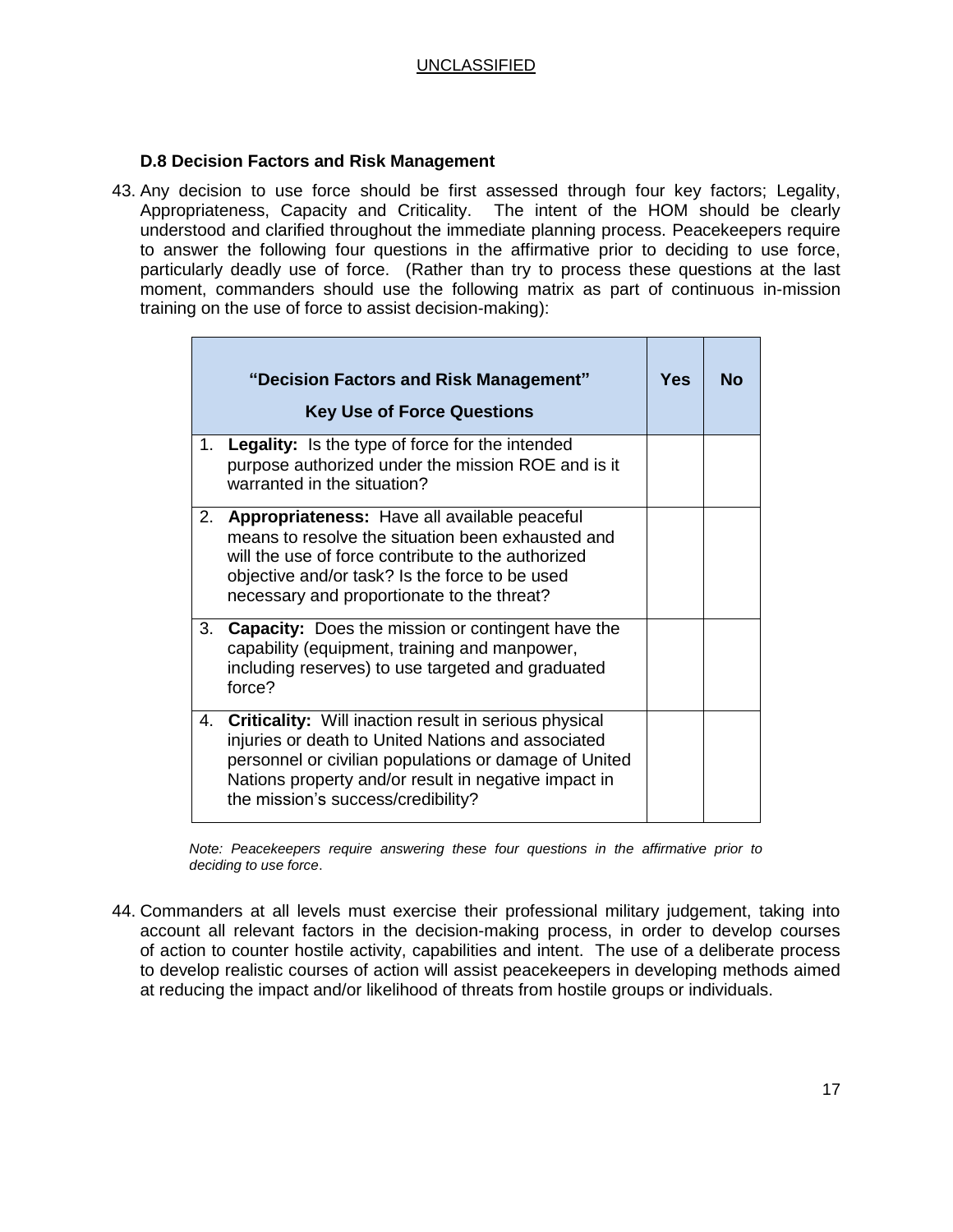### **D.9 Training**

- 45. In accordance with DPKO/DFS policy on Operational Readiness Assurance and Performance Improvement,<sup>14</sup> the shaping, training and preparation of United Nations peacekeepers before deployment is a TCC responsibility. During pre-deployment training, all military personnel should be trained to established United Nations standards with Core Pre-Deployment Training Materials, Specialized Training Materials, United Nations Infantry Battalion Manual/United Nations Military Unit Manuals, mission-specific ROE, the DPKO/DFS Detention ISOP and applicable humanitarian and human rights law. The mission-specific ROE should form a part of the pre-deployment training. Training should focus on appropriate use of force in different situations and emphasize the graduated application of force. The use of force decision and response model, and the use of force matrix of indicators and possible tasks attached as Annex B, should form the basis of any use of force training curriculum.
- 46. Ideally, training should be based on scenarios that peacekeepers are likely to encounter in the mission area. At the tactical level, unit preparation should include basic skills training such as weapons proficiency and accuracy. As such, all units should zero their weapons within 30 days of arrival in the mission, and weapons should be check-zeroed on a regular basis. TCCs should provide ammunition for live firing training. The Force Headquarters will ensure access to the required small arms ranges.
- 47. Once military units and contingents are deployed in the mission area, the FHQ should ensure that all commanders receive in-mission briefing and training including updated ROE. Similarly, the FHQ should insist on periodic unit training, and can ensure this by issuing regular training command directives based on realistic operational scenarios including those involving child soldiers and/or female combatants, when applicable. Regular in-mission training should include drills and procedures that amplify important tasks commanders and troops must carry out, including the authority to use force if necessary. Scenario-based training, with thorough plans considering all mission components, can be introduced and constantly updated to assist commanders and troops in their assessment of complex situations. Special teams, organized and equipped for Public Order Management and the techniques of cordon and search, should train regularly on use of force procedures as operational requirements permit.

#### **E. TERMS AND DEFINITIONS**

 $\overline{\phantom{a}}$ 

Attack The use of force by or against any force or personnel, or directed at a target or objective.

**Cordon** A deployment of United Nations peacekeepers around an object or location with the intent to isolate an area and restrict and/or control both access and exit.

<sup>&</sup>lt;sup>14</sup> DPKO/DFS policy on Operational Readiness Assurance and Performance Improvement, December 2015.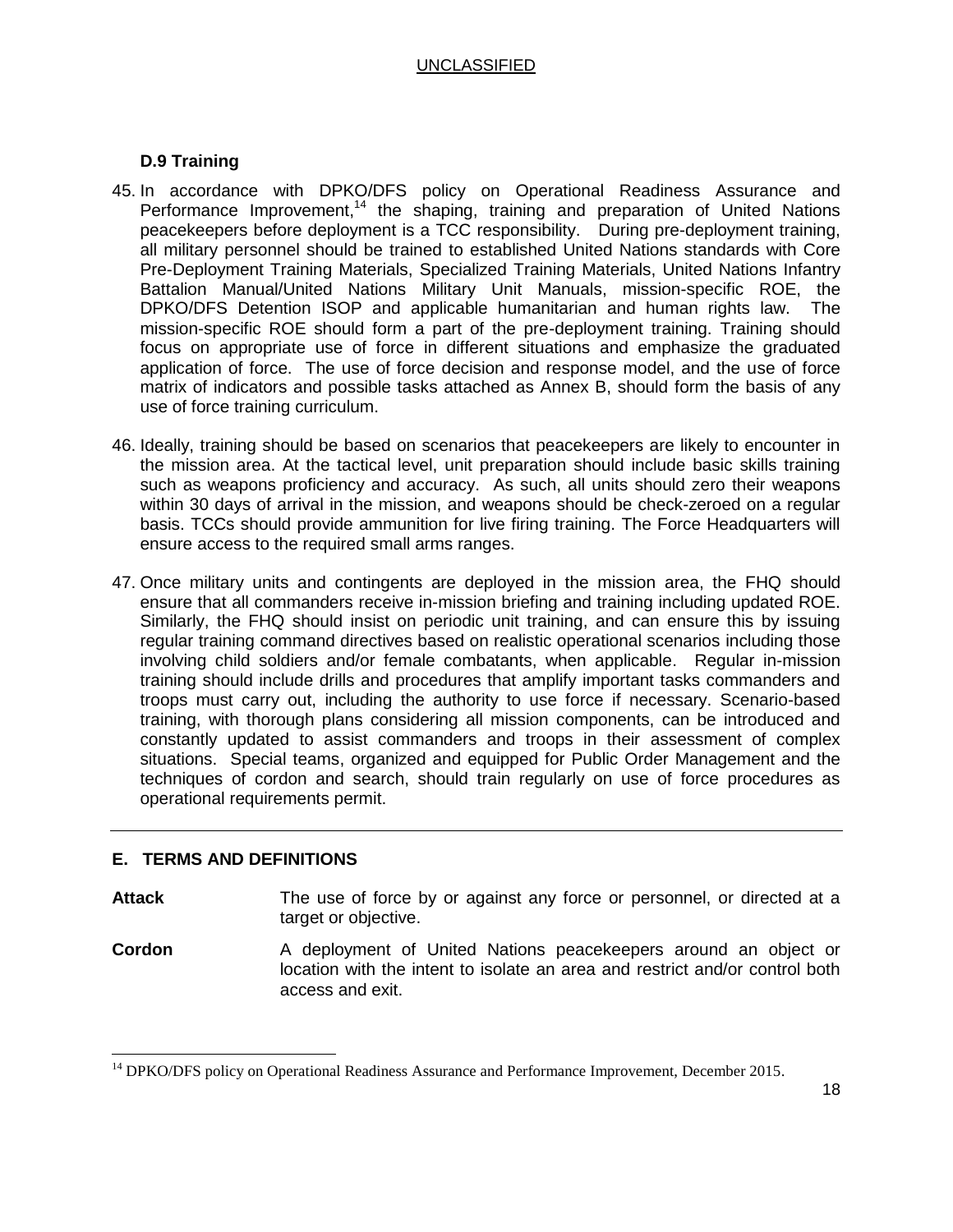- **Collateral Damage** Incidental loss of civilian life, injury to civilians or damage to civilian property not part of any authorized target.
- **Detention** The act of unilaterally restricting the freedom of movement of an individual pursuant to the mission's mandate and ROE, regardless of the duration of such detention.
- **Deterrence** The display of willingness, capability and readiness of peacekeepers to use force to prevent an individual or group from initiating a hostile act.
- **Force** The use of, or threat to use, physical means to impose one's will.
- **Armed Force** The use of all weapons, including firearms and bayonets.
- **Deadly Force** The level of force which is intended, or likely to cause, death, regardless of whether death actually results. This is the ultimate degree of force.
- **Non-Deadly Force** The level of force that is neither intended nor likely to cause death, regardless of whether death actually results.
- **Minimum Force** The minimum degree of authorized force that is necessary and reasonable in the circumstances to achieve the authorized objective. A minimum degree of force is applicable whenever force is used. Minimum Force can be Deadly Force, in certain circumstances.
- **Unarmed Force** The use of physical force, short of the use of Armed Force.
- **Hostile Act** An action where the intent is to cause death, serious bodily harm or destruction of United Nations designated property.
- **Hostile Intent** The threat of an impending use of force, which is demonstrated through an action or behavior which appears to be preparatory to a hostile act. Only a reasonable belief in the hostile intent is required before the use of force is authorized. Whether or not hostile intent is being demonstrated must be judged by the on-scene commander, on the basis of one or a combination of the following factors:
	- a. The capability and preparedness of the threat.
	- b. The available evidence which indicates an intention to attack.
	- c. Historical precedent within the Mission's Area of Responsibility.

#### **Reasonable Belief** A belief which a reasonable peacekeeper would hold on the basis of the facts as they are known to him or her at the time.

**Offensive Operation** Military operations undertaken by military contingents, as and when mandated, in order to discharge the task of neutralizing armed groups to prevent their expansion, and neutralize and disarm them in order to contribute to the objective of reducing threats to the host state authority and civilian security, as and when mandated.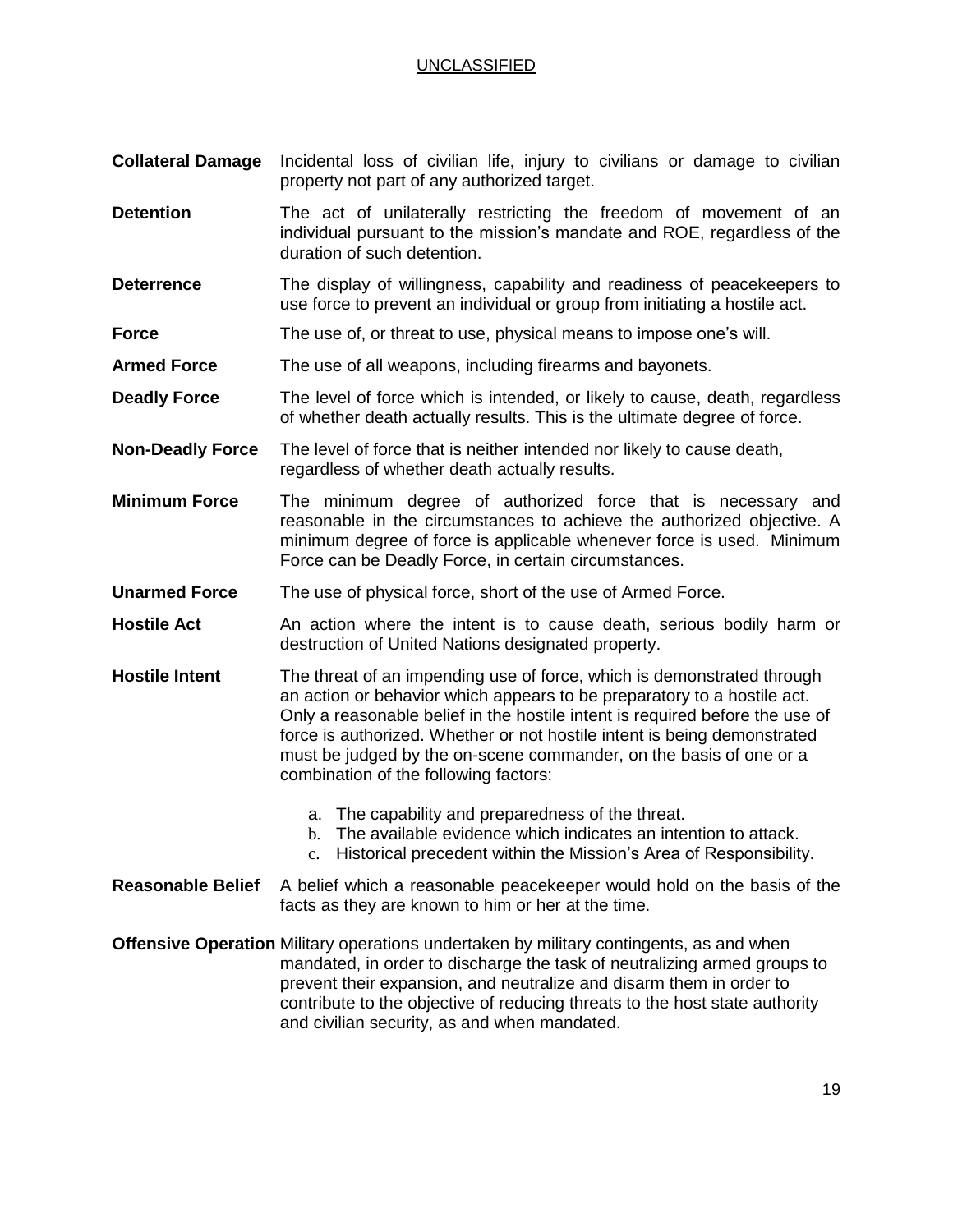| <b>Proportionality</b>                    | The amount of force which is reasonable in intensity, duration and<br>magnitude, based on all facts known to the commander or individual<br>soldier at the time, to decisively counter a hostile act or intent or to<br>otherwise achieve an authorized objective specified in the mission-<br>specific ROE.                                                                                                                                                                                                                                                                                                                                                                                                                                                                                                                                                                                                                                                                                                                                                                                                                                                                                                                                                                                                                                                                                                                                             |  |
|-------------------------------------------|----------------------------------------------------------------------------------------------------------------------------------------------------------------------------------------------------------------------------------------------------------------------------------------------------------------------------------------------------------------------------------------------------------------------------------------------------------------------------------------------------------------------------------------------------------------------------------------------------------------------------------------------------------------------------------------------------------------------------------------------------------------------------------------------------------------------------------------------------------------------------------------------------------------------------------------------------------------------------------------------------------------------------------------------------------------------------------------------------------------------------------------------------------------------------------------------------------------------------------------------------------------------------------------------------------------------------------------------------------------------------------------------------------------------------------------------------------|--|
| <b>Spoiler</b>                            | Individuals or groups that may profit from the spread or continuation of<br>violence, or have an interest to disrupt a resolution of a conflict, including<br>through a violent means, in a given setting.                                                                                                                                                                                                                                                                                                                                                                                                                                                                                                                                                                                                                                                                                                                                                                                                                                                                                                                                                                                                                                                                                                                                                                                                                                               |  |
| <b>United Nations</b><br><b>Personnel</b> | For specific details, refer to the mission-specific ROE. For the purposes of<br>this document, the following persons are considered "United Nations<br>personnel:"<br>a. Members of the peacekeeping mission.<br>b. Officials of the United Nations and its specialized agencies and<br>related organizations.<br>c. Experts on the mission for the United Nations and for its<br>specialized agencies and related organizations.<br>d. United Nations Volunteers who are present in the host nation in<br>the performance of their official duties or missions.<br>e. Other associated personnel designated by the Head of the<br>Mission, in consultation with United Nations headquarters, including:<br>Persons engaged by the Secretary-General or by one of<br>Ĺ.<br>the specialized agencies or related organizations of the United<br>Nations.<br>ii.<br>by<br>Persons<br>assigned<br>Government<br>a<br>or<br>an<br>intergovernmental organization operating with the authority of<br>the Security Council or General Assembly.<br>Persons deployed by authorized humanitarian<br>iii.<br>non-<br>governmental organizations or agencies under an agreement<br>with the Secretary-General, or with a specialized agency or<br>related organization of the United Nations to carry out activities<br>in support of the fulfilment of the mandate of a mission or of<br>programmes of the United Nations, including programmes of<br>its offices. |  |

# **United Nations**

**Associated Personnel** See, UN personnel, under item (e).

## **F. REFERENCES**

# **Normative or Superior References**

A. *Report of the High Level Independent Panel on Peacekeeping Operations,* 16 June 2015.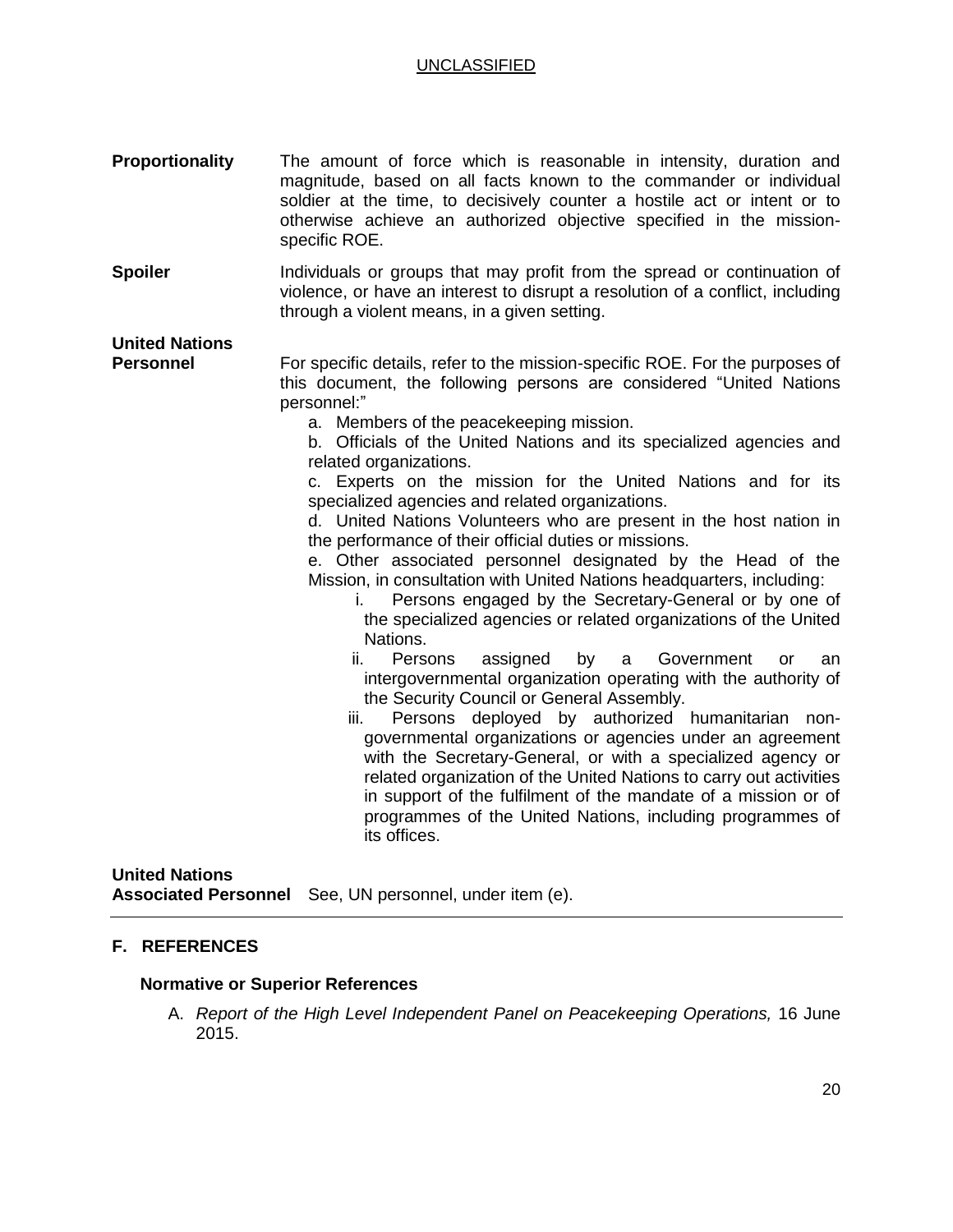- B. Report of the Secretary-General on *"The future of United Nations peace operations: implementation of the recommendations of the High-level Independent Panel on Peace Operations,"* (A/70/375-S/2015/682) (2 September 2015).
- C. Secretary-General's Bulletin on *Observance by United Nations Forces of International Humanitarian Law* [ST/SGB/1999/13].
- D. Secretary-General's Bulletin on *Special Measures for Protection From Sexual Exploitation and Sexual Abuse* [ST/SGB/2003/13].
- E. Security Council Aide-Mémoire for the consideration of issues pertaining to the protection of civilians in armed conflict [S/PRST/2015/23 Annex].
- F. Rome Statute of the International Criminal Court [ICC-ASP/2/Res.3].
- G. The Four Geneva Conventions of 1949 and the Additional Protocols to the Geneva Conventions (1977).
- H. Secretary-General's letter to the General Assembly and Security Council: *Human Rights Due Diligence Policy on United Nations Support to Non-United Nations Security Forces* (A/67/775–S/2013/110), March 2013.
- I. *UN Policy on Human Rights Screening of United Nations Personnel* (December 2012).

#### **Related Policies, Procedures or Guidelines**

- A. DPKO/DFS Policy on *Authority, Command and Control in United Nations Peacekeeping Operations* (Ref 2008.4).
- B. DPKO/Force Generation Service Generic *Guidelines for Troop Contributing Countries Deploying Military Units to the United Nations Peacekeeping Missions* (2008).
- C. DPKO/DPS *Policy: Mainstreaming the Protection, Rights and Wellbeing of Children Affected by Armed Conflict within UN Peacekeeping Operations.* (Ref 2009.17)
- *D.* DPKO/DFS SOP *on Detention in United Nations Peace Operations,* (Ref 2010.06)
- E. DPKO/DFS *Policy on Gender Equality in UN Peacekeeping Operations* (Ref 2010.25)
- F. DPKO/DFS *Guidelines: Integrating a Gender Perspective into the Work of the United Nations Military in Peacekeeping Operations* (Ref 2010.22)
- G. OHCHR/DPKO/DFS/DPA *Policy on Human Rights in Peace Operations and Political Missions* (Ref 2011.20).
- H. DPKO/DFS *United Nations Infantry Battalion Manual,* Volume I & II (2012).
- I. DPKO/DFS *Policy for the Protection of Civilians in United Nations Peacekeeping* (Ref 2015.07).
- J. DPKO/DFS Guidelines: *Protection of Civilians: Implementing Guidelines for the Military Components of United Nations Peacekeeping Missions* (Ref 2015.02).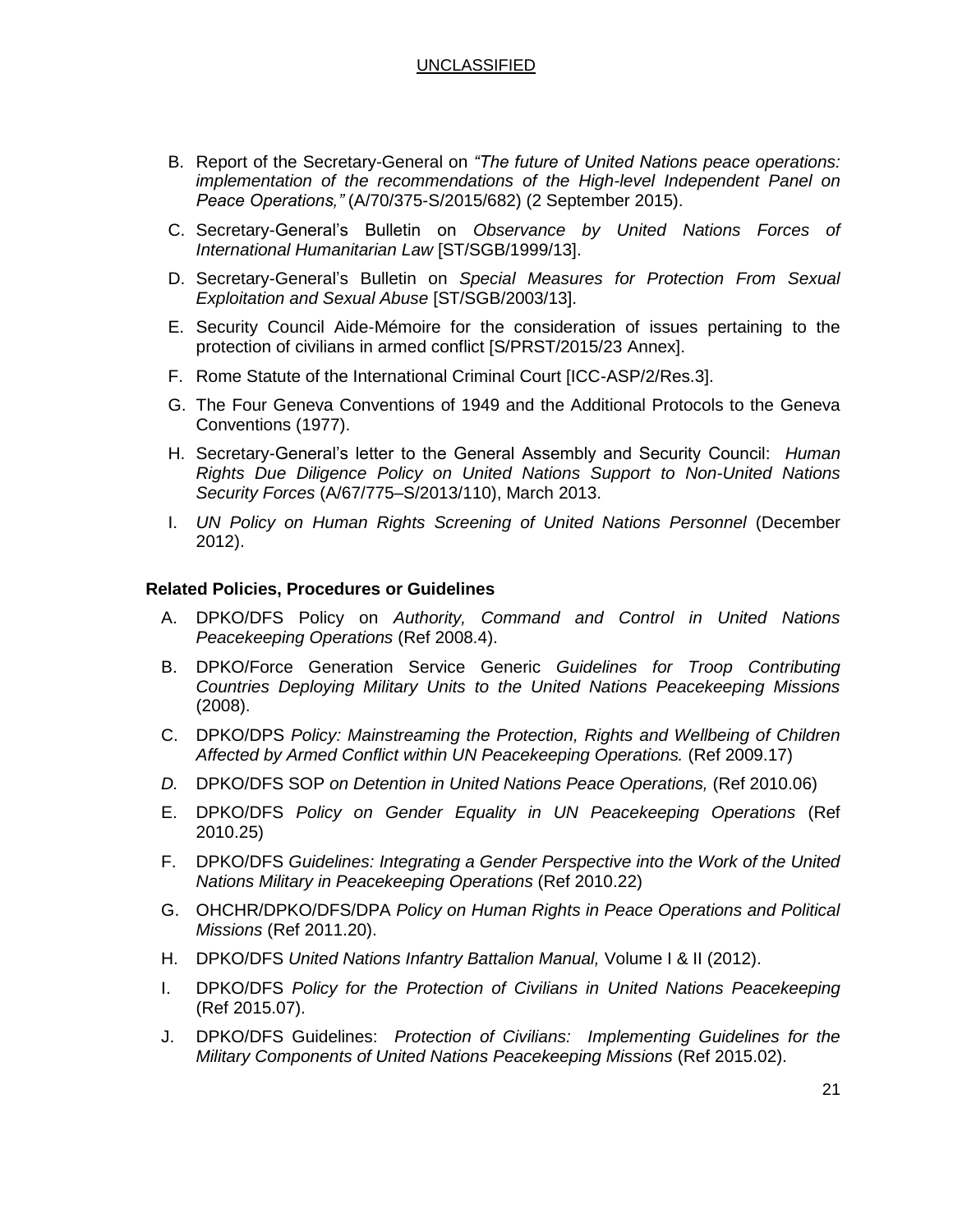- K. DPKO/DFS and DPA Guidelines: *the Mission Concept (*Ref 2014.04).
- L. DPKO/DFS Policy: *Operational Readiness Assurance and Performance Improvement*, (Ref 2015.16).
- M. DPKO/DFS SOP*: Force and Sector Commanders Evaluation of Military Entities in Peacekeeping Operations* (Ref 2016.02).
- N. DPKO/DFS SOP: *Force Headquarters Evaluation in peacekeeping operations* (Ref 2016.16).
- O. DPKO/DFS *Policy on Public Information and Strategic Communications*, (2016).
- P. DPKO/DFS Guidelines: *Military Support for Public Order Management in Peacekeeping Operations*, (Ref 2016.23)

#### **G. MONITORING AND COMPLIANCE**

- 48. In field missions, the implementation of these Guidelines shall be the responsibility of the HOMC/FC.
- 49. The Office of Military Affairs shall monitor compliance with these Guidelines.

## **H. CONTACT**

50. These guidelines were developed by the Office of Military Affairs, DPKO. Queries or comments should be directed thereto.

#### **I. HISTORY**

51. This is the first edition of these guidelines. It will be considered for revision in 01 February 2020.

Hervé Ladsous

Under-Secretary-General **Department of Peacekeeping Operations** 

DATE OF APPROVAL: JAN 2 5 2017

**Atul Khare** 

Under-Secretary-General **Department of Field Support** 

DATE OF APPROVAL:  $\partial \mathcal{A}$  | | | 20 7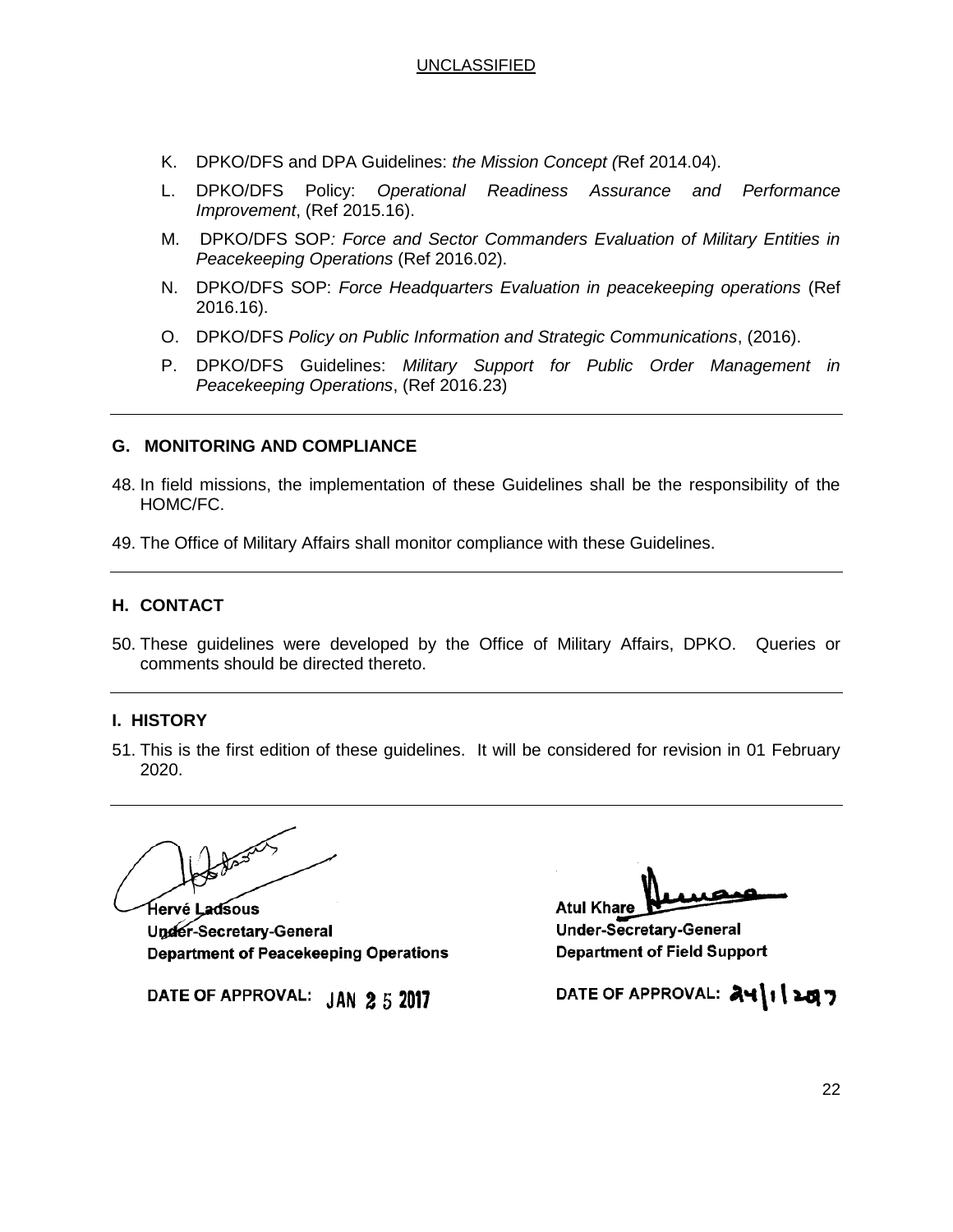# **Annex A**

# **Possible Scenarios for the Use of Force**

| <b>Context</b>                                      | <b>Scenarios</b>                                                                                     | <b>Actions</b>                                                                                                                                                                                                                                                                                                                                                                                                                                                                                                     | <b>Guidelines</b>                                                                                                                |
|-----------------------------------------------------|------------------------------------------------------------------------------------------------------|--------------------------------------------------------------------------------------------------------------------------------------------------------------------------------------------------------------------------------------------------------------------------------------------------------------------------------------------------------------------------------------------------------------------------------------------------------------------------------------------------------------------|----------------------------------------------------------------------------------------------------------------------------------|
| Self Defense                                        | Individual peacekeeper or a<br>unit under attack<br>If a patrol or convoy is<br>attacked or ambushed | Respond effectively by<br>$\bullet$<br>exercising inherent right of<br>self defense<br>United Nations forces in<br>$\bullet$<br>vicinity provide assistance<br>Respond appropriately by<br>$\bullet$<br>exercising inherent right of<br>self defense<br>Use proportionate force to<br>$\bullet$<br>prevent the perpetrators from<br>disarming UN personnel or<br>seizing United Nations<br>equipment and vehicles.<br>Communicate through the<br>$\bullet$<br>chain of command for<br>additional support as needed | <b>Mission ROE</b><br>and Force<br>Commander'<br>s CONOPS                                                                        |
| Pre-emptive<br>Self Defense                         | Anticipated attack based on<br>credible information                                                  | Pre-emptive actions to<br>$\bullet$<br>prevent, deter or disrupt the<br>impending attack                                                                                                                                                                                                                                                                                                                                                                                                                           | <b>Mission ROE</b><br>and Force<br>Commander'<br>s CONOPS                                                                        |
| Protection of<br>Civilians (POC)                    | All POC scenarios                                                                                    | If the mission is mandated for<br>$\bullet$<br>POC, the peacekeepers have<br>an obligation to use force to<br>protect civilians from armed<br>attack when all other<br>unarmed tactics, techniques<br>and procedures fail.<br>Pre-emptive actions to<br>$\bullet$<br>prevent deter or disrupt the<br>impending threat to civilians.<br>Actions are guided by United<br>$\bullet$<br>Nations mission POC policy<br>and military implementing<br>guidelines                                                          | Mission<br>mandate,<br>ROE, and<br>DPKO/DFS<br>POC policy<br>and POC<br>implementing<br>guidelines for<br>Military<br>Component, |
| Providing<br>security<br>conditions<br>conducive to | Maintaining freedom of<br>movement for humanitarian<br>personnel                                     | Respect neutrality,<br>$\bullet$<br>impartiality and operational<br>independence of<br>humanitarian organizations                                                                                                                                                                                                                                                                                                                                                                                                  | <b>Mission ROE</b>                                                                                                               |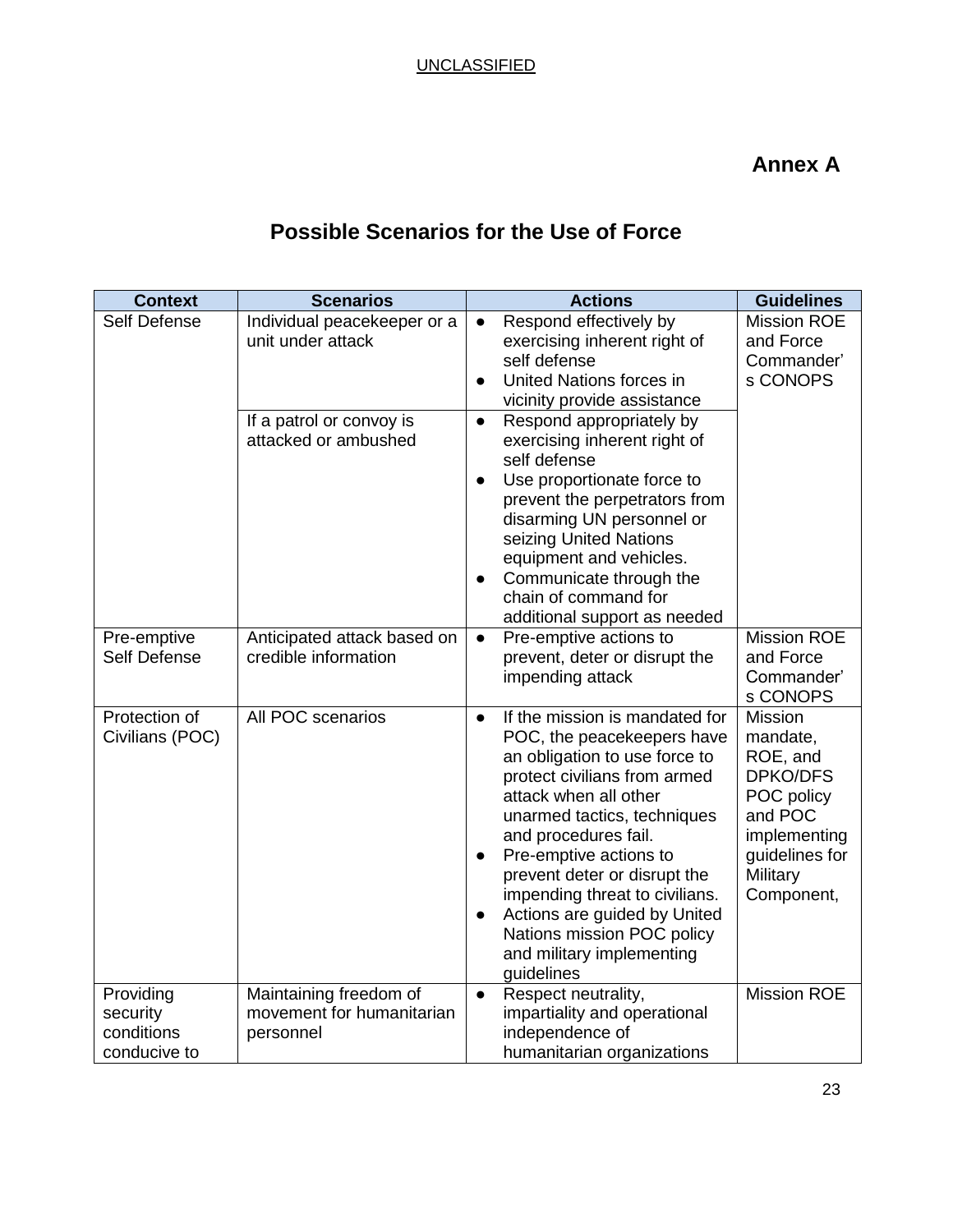| humanitarian<br>operations                  |                                                                                                                                                                   | <b>Coordinate with United</b><br>Nations Office for the<br>coordination of Humanitarian<br><b>Affairs (United Nations</b><br>OCHA) including through the<br><b>UN-CM Coordinator on</b><br>military assistance required<br>Use force, only if necessary,<br>to create the security<br>conditions for humanitarian<br>agencies to function in a non-<br>permissive environment in<br>accordance with mission<br><b>ROE</b> |                                                                                                                                                                                            |
|---------------------------------------------|-------------------------------------------------------------------------------------------------------------------------------------------------------------------|---------------------------------------------------------------------------------------------------------------------------------------------------------------------------------------------------------------------------------------------------------------------------------------------------------------------------------------------------------------------------------------------------------------------------|--------------------------------------------------------------------------------------------------------------------------------------------------------------------------------------------|
| Protection of<br>Property                   | Hostile act or intent against<br>United Nations property or<br>United Nations- designated<br>property                                                             | Use of force in accordance<br>$\bullet$<br>with mission ROE.<br>Missions may authorize the<br>$\bullet$<br>use of lethal force to protect<br>property that is vital to life<br>Mission ROE may authorize<br>$\bullet$<br>the use of non-deadly force<br>to protect United Nations<br>premises, property and other<br>assets                                                                                               | <b>Mission ROE</b>                                                                                                                                                                         |
| In support of<br>host nation<br>elements    | Support host nation<br>security forces in training,<br>joint planning/operations,<br>and Defense Sector<br>Reform                                                 | Ensure that concerned host<br>$\bullet$<br>nation elements have not<br>been involved in human<br>rights violations<br>Do not assist human rights<br>$\bullet$<br>violators<br>Actions must be in<br>compliance with Human<br><b>Rights Due Diligence Policy</b><br>on United Nations support to<br>non-United Nations security<br>forces                                                                                  | Mission<br>mandate and<br>ROE, and<br>Human<br><b>Rights Due</b><br>Diligence<br>Policy on<br>United<br><b>Nations</b><br>Support to<br>Non-United<br><b>Nations</b><br>Security<br>Forces |
| Neutralizing<br>armed groups or<br>spoilers | Hostile acts against United<br>Nations personnel, civilians<br>or interference with<br>freedom of movement<br>When mandated to take<br>targeted offensive actions | Such persons or groups<br>$\bullet$<br>should be responded to with<br>the appropriate level of force<br>Pre-emptive actions to<br>prevent, deter or disrupt<br>impending hostile acts<br>Target armed groups to<br>$\bullet$<br>prevent their expansion,                                                                                                                                                                  | <b>Mission</b><br>mandate and<br><b>ROE</b>                                                                                                                                                |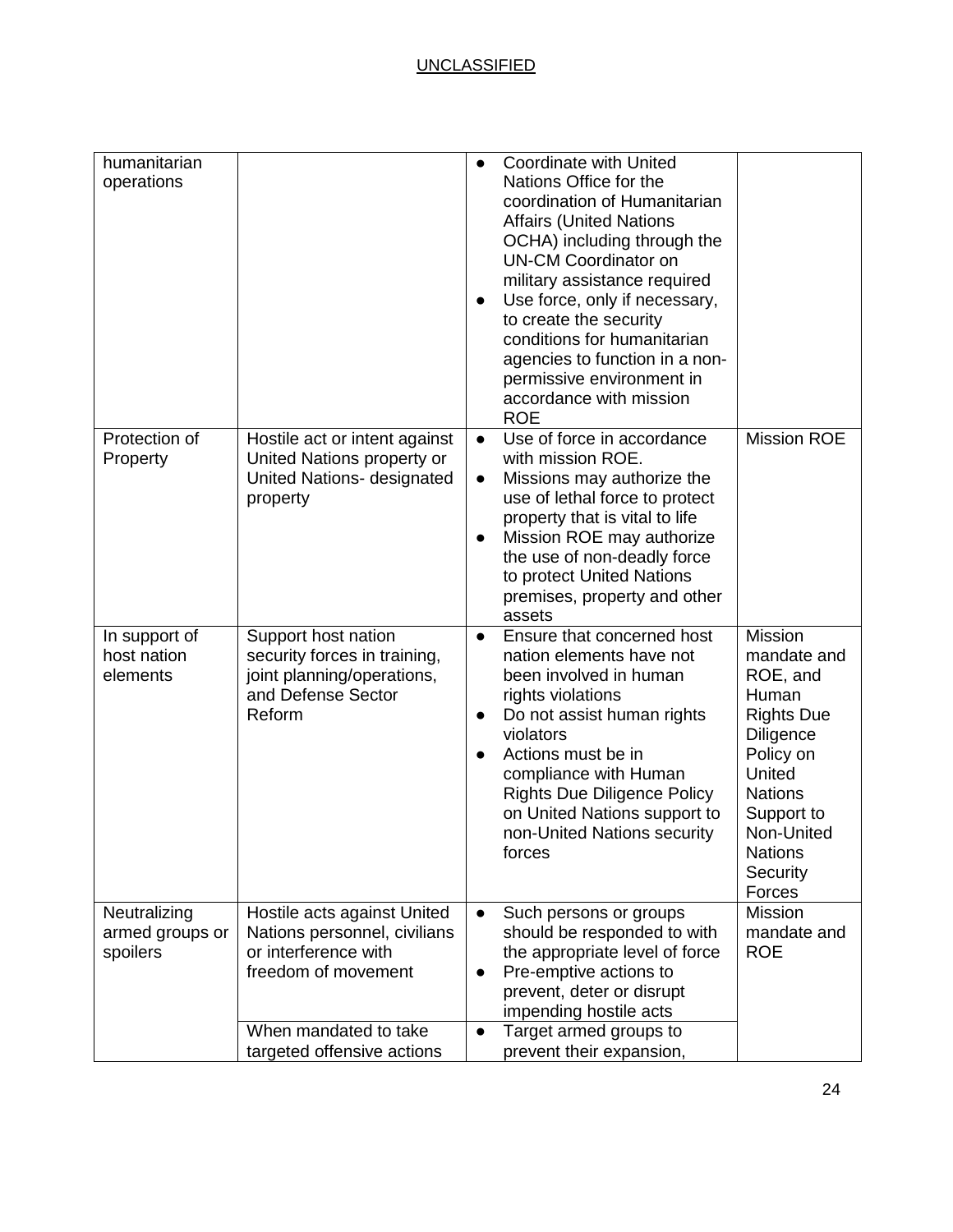|                            |                                                | neutralize and disarm them in                                               |                                  |
|----------------------------|------------------------------------------------|-----------------------------------------------------------------------------|----------------------------------|
|                            |                                                | order to contribute to the                                                  |                                  |
|                            |                                                | objective of reducing the                                                   |                                  |
|                            |                                                | threat posed by armed                                                       |                                  |
|                            |                                                | groups to the host state                                                    |                                  |
|                            |                                                | authority and civilians.                                                    |                                  |
| Public order<br>management | In all scenarios of public<br>order management | Develop joint SOP with<br>$\bullet$<br>Police Component to                  | <b>Mission ROE</b><br>and United |
|                            |                                                | integrate and conduct joint<br>planning, training and                       | <b>Nations</b><br>Infantry       |
|                            |                                                | operations                                                                  | <b>Battalion</b>                 |
|                            |                                                | Response must be respectful                                                 | Manual                           |
|                            |                                                | of human rights, including<br>freedom of assembly                           | (UNIBAM)<br>Vol. 1 & II,         |
|                            |                                                | Any force used must be                                                      | Guidelines on                    |
|                            |                                                | necessary, graduated,                                                       | Military                         |
|                            |                                                | minimum and proportional in                                                 | Support for                      |
|                            |                                                | its intensity and duration, as                                              | Public Order                     |
|                            |                                                | authorized by ROE and                                                       | Management                       |
|                            |                                                | mandate                                                                     |                                  |
|                            |                                                | Request the presence of<br>$\bullet$                                        |                                  |
|                            |                                                | United Nations police if not<br>on scene at the outbreak of                 |                                  |
|                            |                                                | an incident.                                                                |                                  |
|                            |                                                | Deploy female peacekeepers                                                  |                                  |
|                            |                                                | to the scene and/or request<br>United Nations female police                 |                                  |
|                            |                                                | peacekeepers                                                                |                                  |
|                            |                                                | Follow guidelines mentioned                                                 |                                  |
|                            |                                                | in guidelines on Military                                                   |                                  |
|                            |                                                | <b>Support for Public Order</b>                                             |                                  |
|                            |                                                | Management and UNIBAM                                                       |                                  |
| <b>Child Soldiers</b>      | In all scenarios of child<br>soldiers          | Determine if the situation at<br>$\bullet$<br>hand is a hostile intent or a | Mission<br>Mandate and           |
|                            |                                                | case where United Nations                                                   | <b>ROE</b>                       |
|                            |                                                | needs to protect                                                            |                                  |
|                            |                                                | Prioritize utilizing alternatives                                           |                                  |
|                            |                                                | to the use of force against                                                 |                                  |
|                            |                                                | child soldiers (e.g. creation of                                            |                                  |
|                            |                                                | buffer zones, targeting of                                                  |                                  |
|                            |                                                | adult commanders)                                                           |                                  |
|                            |                                                | In case of determined threat,<br>$\bullet$                                  |                                  |
|                            |                                                | force can be used in self-                                                  |                                  |
|                            |                                                | defense, or to protect                                                      |                                  |
|                            |                                                | civilians under protection                                                  |                                  |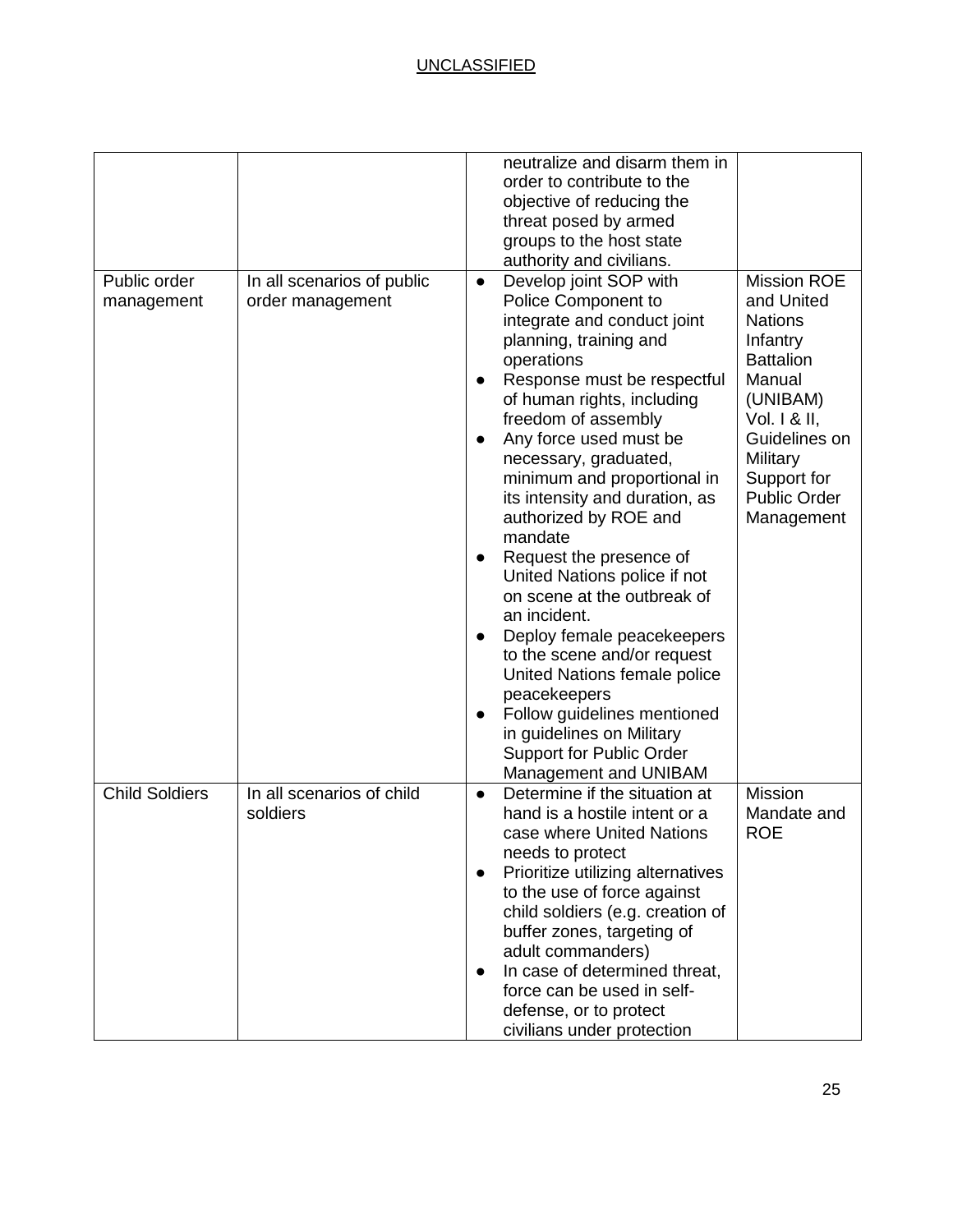# **Annex B**

| <b>Phase</b>      | <b>Indicators</b>                                                                                                                                                                                                                                                                                                                                                                                                                                                                                                                                                                                                                                                                                          | <b>Possible Tasks (subject to mandate)</b>                                                                                                                                                                                                                                                                                                                                                                                                                                                                                                                                                                                                                                                                                                                                                                                                                                                                                                                                                                                                                                                                                                                                                                                                                                                                                                                                                                                                                        |
|-------------------|------------------------------------------------------------------------------------------------------------------------------------------------------------------------------------------------------------------------------------------------------------------------------------------------------------------------------------------------------------------------------------------------------------------------------------------------------------------------------------------------------------------------------------------------------------------------------------------------------------------------------------------------------------------------------------------------------------|-------------------------------------------------------------------------------------------------------------------------------------------------------------------------------------------------------------------------------------------------------------------------------------------------------------------------------------------------------------------------------------------------------------------------------------------------------------------------------------------------------------------------------------------------------------------------------------------------------------------------------------------------------------------------------------------------------------------------------------------------------------------------------------------------------------------------------------------------------------------------------------------------------------------------------------------------------------------------------------------------------------------------------------------------------------------------------------------------------------------------------------------------------------------------------------------------------------------------------------------------------------------------------------------------------------------------------------------------------------------------------------------------------------------------------------------------------------------|
| <b>Prevention</b> | Evidence of instability that has the<br>potential to escalate. Situational<br>awareness is the primary effort.<br>Indicators may include:<br>Reports on:<br>$\blacksquare$<br>• Violations against United Nations<br>freedom of movement<br>Intimidation of humanitarian<br>$\blacksquare$<br>workers<br>• Abduction/disappearances<br>Incidents or pattern of sexual violence<br>$\blacksquare$<br>Weapons influxes<br>٠<br>Gun and IED/mine-related violence<br>$\blacksquare$<br>Displacement of population, which may<br>$\blacksquare$<br>be forced, or voluntary as a<br>precautionary measure.<br>Ceasefire violations<br>$\blacksquare$<br>Incidents of political tension/minor<br>street protests | Information collection, analysis and development of situational<br>awareness<br>Regular threat and risk assessment<br>- Activation of mission communication plan<br>Support the deployment of human rights, civil affairs and other United<br><b>Nations actors</b><br>Community engagement and public communication. Liaise with local<br>$\blacksquare$<br>women and men and learn of and take action to address their concerns<br>in coordination with Gender Affairs Officer, Women Protection Advisors,<br>Human Rights Officers and Civil Affairs Officers.<br>Make maximum use of female military and police personnel in areas<br>where it is culturally not appropriate for male peacekeepers to liaise with<br>females of host population.<br>Support host nation security forces in establishing or strengthening<br>security conditions<br>• Visible presence of United Nations military and police, especially where<br>state security forces are not present<br>Conduct regular patrols and prioritize patrol routes based on security<br>needs of host population<br>Establish checkpoints<br>Undertake aerial reconnaissance and surveillance<br>Help secure routes, vital facilities and infrastructure<br>Support public order management<br>- Assist humanitarian actors in evacuation of internally displaced persons<br>(IDP) and refugees in coordination with UN OCHA<br>• Support the establishment and enforcement of weapons control by |

# **Matrix of Indicators and Possible Tasks**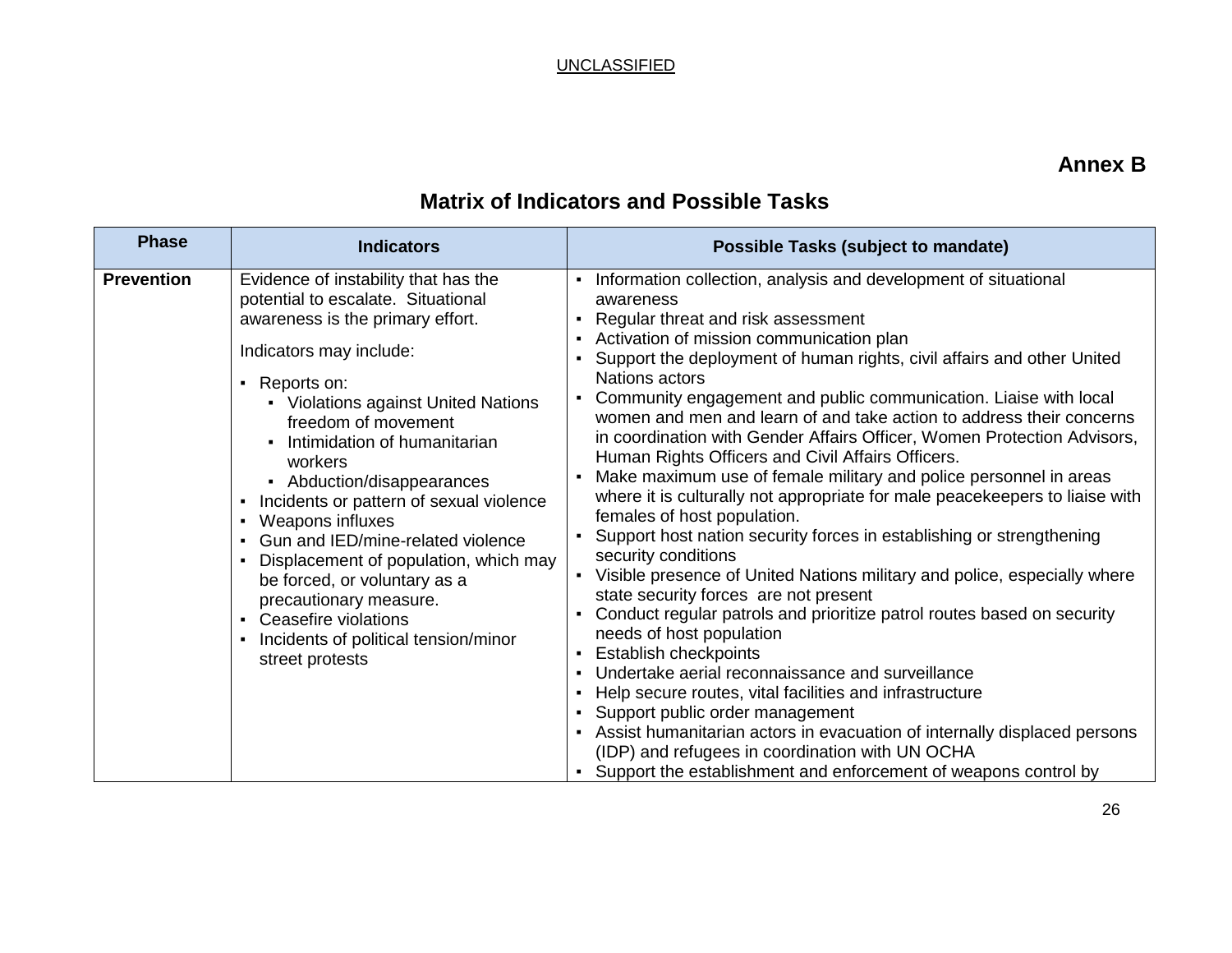| <b>Pre-emption</b> | Incidents that indicate the precursors of<br>significant violence, potentially including | assisting in:<br>- Establishing a weapons control monitoring program<br>- Identifying, securing, protecting, and coordinating the disposition of<br>munitions stockpiles and facilities<br>- Collecting and destroying 'loose' weapons and munitions, and disposal<br>of unexploded ordnance and explosive remnants of war<br>- Providing security to disarming teams<br>Support disengagement, demobilization, rehabilitation, resettlement, and<br>reintegration efforts<br>• Support the establishment of demobilization camps<br>- Enforce regulations on restricted areas and geographic/ethnic enclaves<br>- Assist border control operations by:<br>- Monitoring and impeding, as necessary, the movement of<br>unauthorized materials or persons<br>Help monitor the implementation of any ceasefire agreement by<br>identifying, reporting, investigating, and supporting the peaceful<br>resolution of alleged violations<br>- Activation of mission communication plan<br>Reinforced military and police presence and patrolling |
|--------------------|------------------------------------------------------------------------------------------|---------------------------------------------------------------------------------------------------------------------------------------------------------------------------------------------------------------------------------------------------------------------------------------------------------------------------------------------------------------------------------------------------------------------------------------------------------------------------------------------------------------------------------------------------------------------------------------------------------------------------------------------------------------------------------------------------------------------------------------------------------------------------------------------------------------------------------------------------------------------------------------------------------------------------------------------------------------------------------------------------------------------------------------------|
|                    | organized groups, widespread targeting                                                   | Conduct tactical and operational redeployment/ repositioning of troops                                                                                                                                                                                                                                                                                                                                                                                                                                                                                                                                                                                                                                                                                                                                                                                                                                                                                                                                                                      |
|                    | of a specific group (such as ethnic,                                                     | <b>Establish and run Forward Operating Bases</b>                                                                                                                                                                                                                                                                                                                                                                                                                                                                                                                                                                                                                                                                                                                                                                                                                                                                                                                                                                                            |
|                    | religious, political, etc.), or the general                                              | Interposition and show of force/maneuver of larger forces                                                                                                                                                                                                                                                                                                                                                                                                                                                                                                                                                                                                                                                                                                                                                                                                                                                                                                                                                                                   |
|                    | deterioration of the security situation.<br>Incidents may be specific, present           | Surgical or selective strikes/raids<br>Control of movement and access                                                                                                                                                                                                                                                                                                                                                                                                                                                                                                                                                                                                                                                                                                                                                                                                                                                                                                                                                                       |
|                    | threats; or they may be more generalized,                                                | • Impose and enforce curfews                                                                                                                                                                                                                                                                                                                                                                                                                                                                                                                                                                                                                                                                                                                                                                                                                                                                                                                                                                                                                |
|                    | significant threats. The focus of pre-                                                   | Dismantle armed groups' roadblocks                                                                                                                                                                                                                                                                                                                                                                                                                                                                                                                                                                                                                                                                                                                                                                                                                                                                                                                                                                                                          |
|                    | emption is on identifying the immediate                                                  | Cordon areas of concern                                                                                                                                                                                                                                                                                                                                                                                                                                                                                                                                                                                                                                                                                                                                                                                                                                                                                                                                                                                                                     |
|                    | destabilizing factor and, where                                                          | Enhanced protection of population centers and IDP camps                                                                                                                                                                                                                                                                                                                                                                                                                                                                                                                                                                                                                                                                                                                                                                                                                                                                                                                                                                                     |
|                    | necessary, developing plans to disrupt it                                                | Regular threat and risk assessments                                                                                                                                                                                                                                                                                                                                                                                                                                                                                                                                                                                                                                                                                                                                                                                                                                                                                                                                                                                                         |
|                    | short of full military action.                                                           | Support to counter-IED                                                                                                                                                                                                                                                                                                                                                                                                                                                                                                                                                                                                                                                                                                                                                                                                                                                                                                                                                                                                                      |
|                    |                                                                                          |                                                                                                                                                                                                                                                                                                                                                                                                                                                                                                                                                                                                                                                                                                                                                                                                                                                                                                                                                                                                                                             |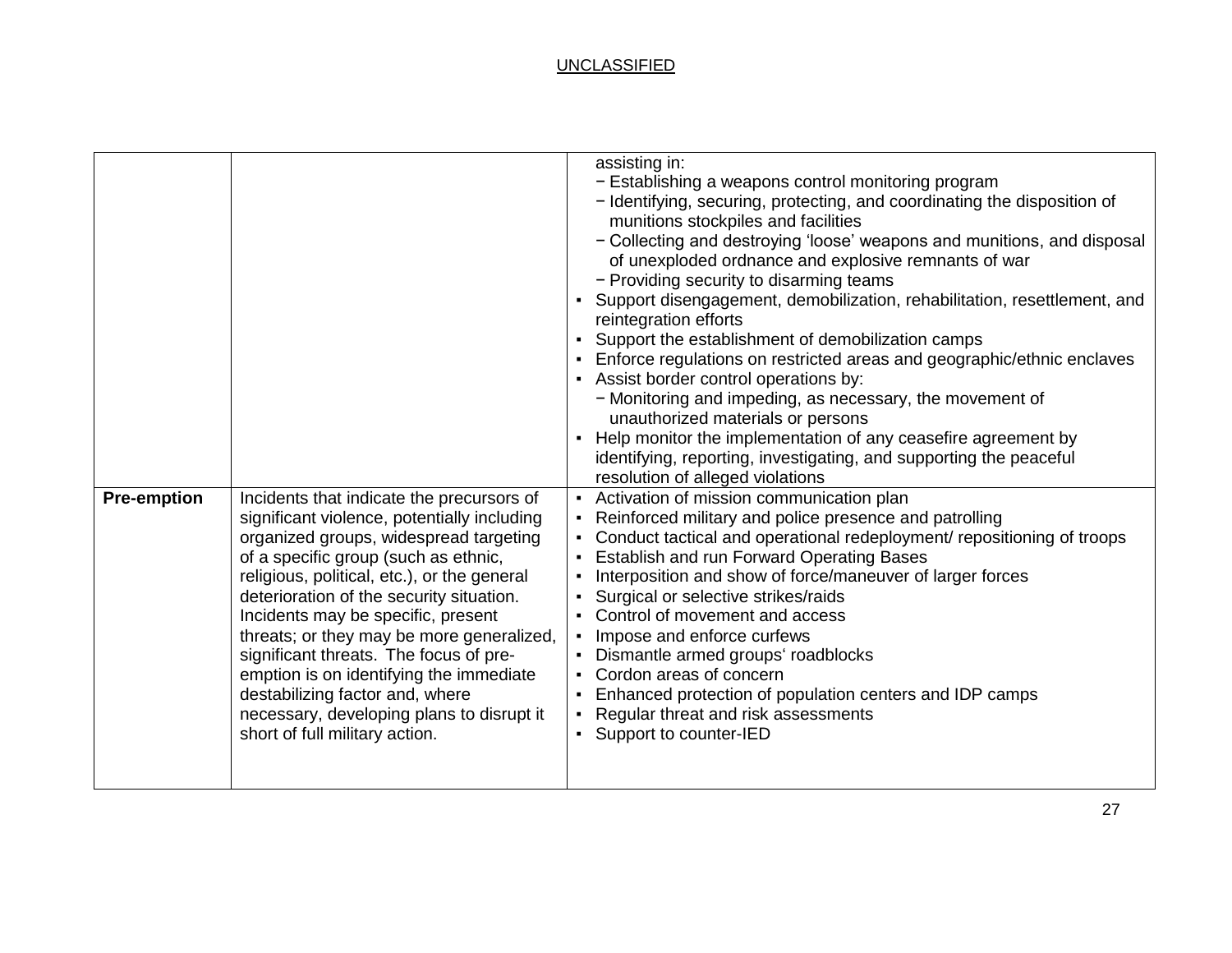|                      | Indicators may include:<br>Observation of rapid build-up of armed<br>٠<br>groups<br>Reported presence of a known armed<br>spoiler<br>Patterns of increased human rights<br>violations<br>High profile abductions<br>Religious or sectarian persecutions                                                                                                                                                                                                                                                                                                                                          |                                                                                                                                                                                                                                                                                                                                                                                                                                                                                                                                                                                                                                  |
|----------------------|--------------------------------------------------------------------------------------------------------------------------------------------------------------------------------------------------------------------------------------------------------------------------------------------------------------------------------------------------------------------------------------------------------------------------------------------------------------------------------------------------------------------------------------------------------------------------------------------------|----------------------------------------------------------------------------------------------------------------------------------------------------------------------------------------------------------------------------------------------------------------------------------------------------------------------------------------------------------------------------------------------------------------------------------------------------------------------------------------------------------------------------------------------------------------------------------------------------------------------------------|
| <b>Response</b>      | The focus of response is on taking the<br>necessary action to implement the<br>mandate. This may involve full military<br>operations.<br>Indicators may include:<br>Inter-communal or sectarian violence<br>Violence that erupts/escalates in an<br>area of responsibility or interest, such<br>as refugee/IDP camps<br>Violent attacks/shelling of United<br><b>Nations facilities</b><br>Bombing/sabotage with mass<br>casualties<br>Widespread severe armed actions<br>Atrocity crimes, including mass<br>extrajudicial killing, war crimes, crimes<br>against humanity, and ethnic cleansing | - Direct action targeted against perpetrators including through gradual use<br>of force to stop on going violence and disperse assemblies of potential<br>perpetrators<br>Conduct operations to respond appropriately to acts of violence<br>Undertake search and rescue operations, including during hostage<br>situations<br>Activation of mission communication plan<br>Robust camp defense<br>Undertake operations against high-value targets<br>Provide temporary secure areas to civilians in danger<br>Support evacuation of civilians to more stable areas<br>Apprehend and temporarily detain hostile persons or groups |
| <b>Consolidation</b> | The focus of consolidation is on ensuring<br>that all aspects of a mission's peace and<br>security mandate are brought to bear in a                                                                                                                                                                                                                                                                                                                                                                                                                                                              | Assist in restoring peace and order, including containment of looting<br>Regular visibility patrols<br>Help enforce ceasefires by supervising disengagement of belligerents                                                                                                                                                                                                                                                                                                                                                                                                                                                      |